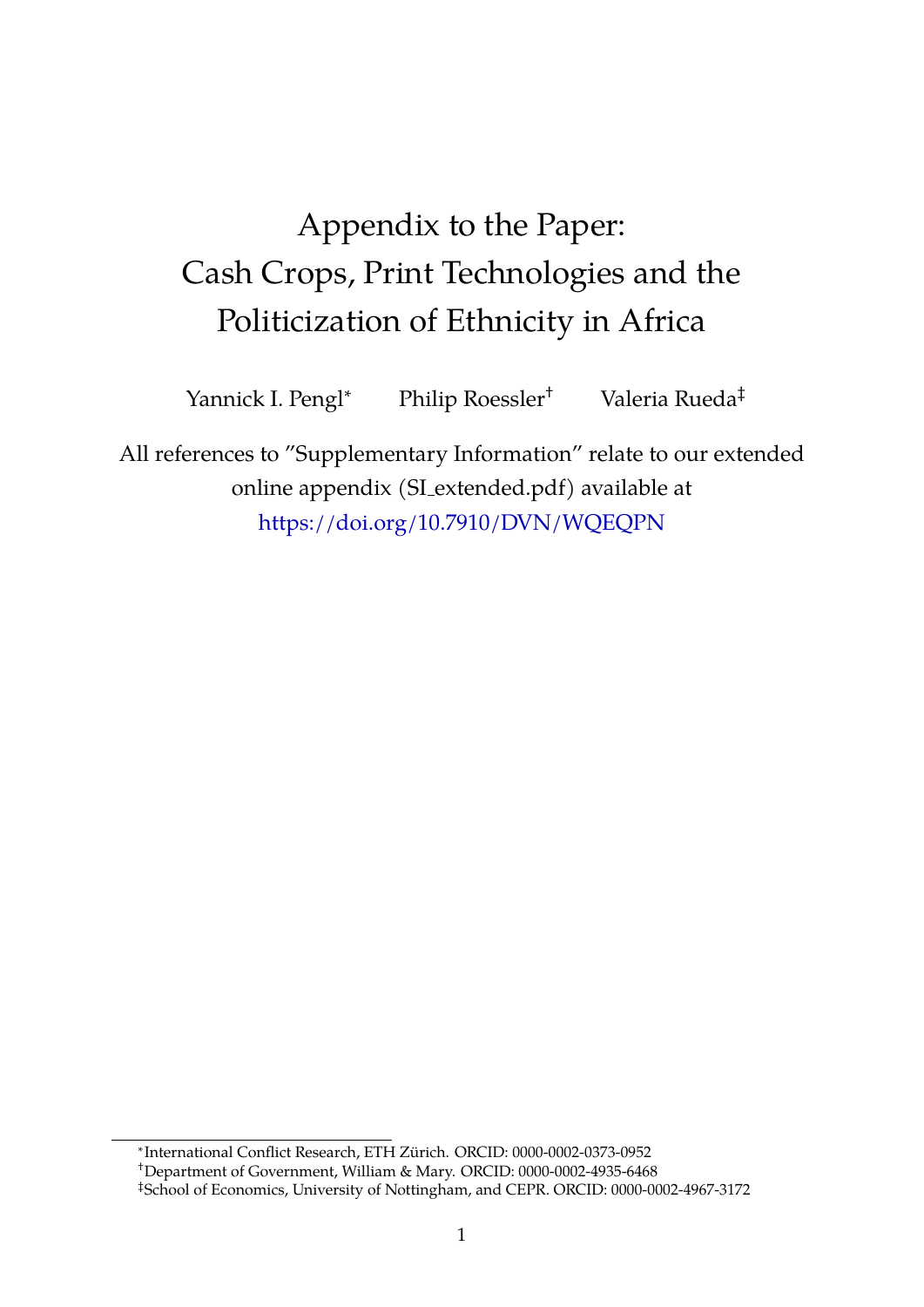## **Contents**

|  | A Additional Results & Robustness                              | 3   |
|--|----------------------------------------------------------------|-----|
|  |                                                                |     |
|  |                                                                |     |
|  | A.3 Alternative Definition of the Publications Treatment 8     |     |
|  | A.4 Addressing Endogeneity: DHS Inter-Marriage Models          | - 9 |
|  |                                                                |     |
|  |                                                                |     |
|  | <b>B</b> Alternative Explanations & Plausibility of Mechanisms | 16  |
|  |                                                                |     |
|  |                                                                |     |
|  |                                                                |     |
|  |                                                                |     |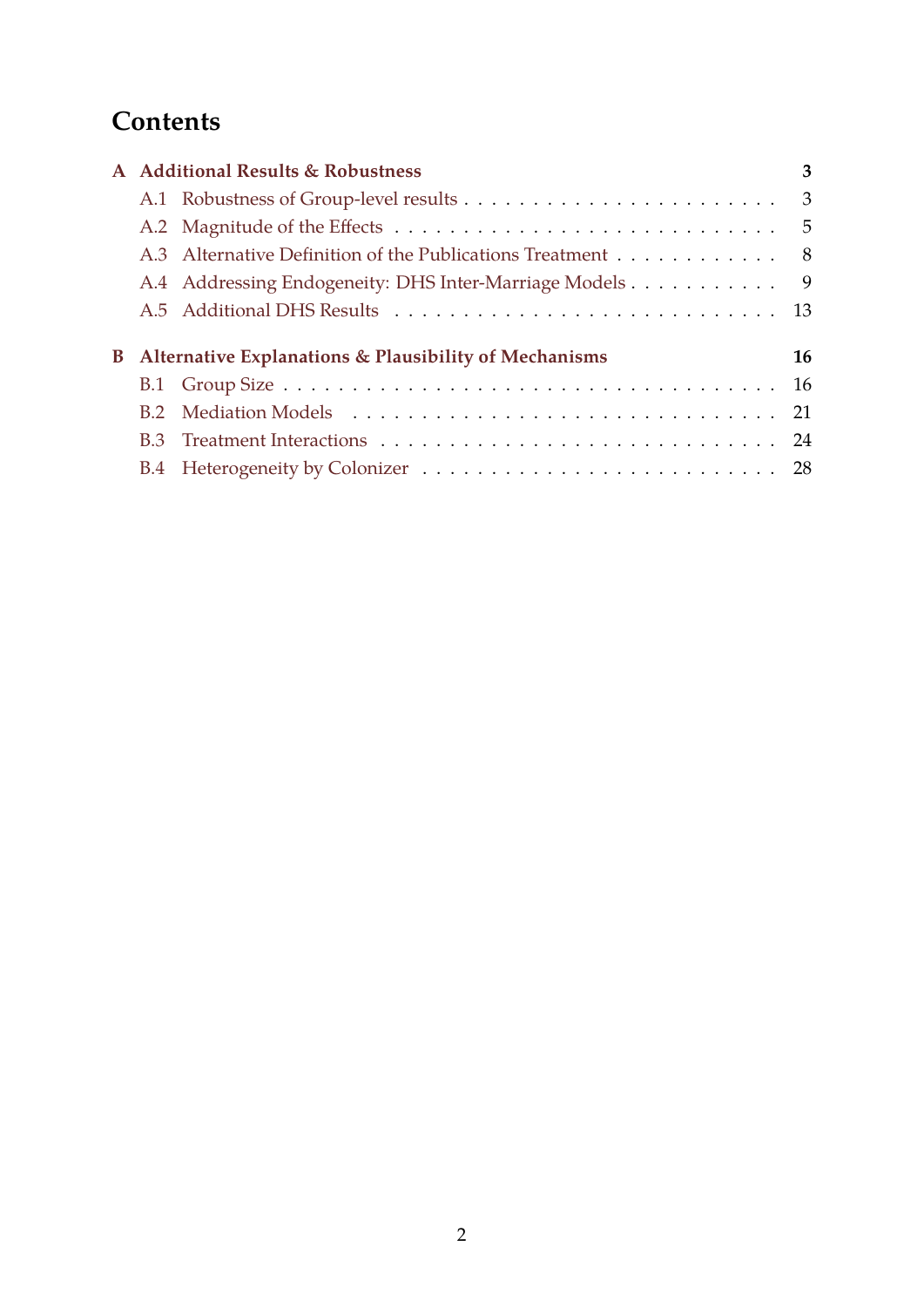### <span id="page-2-0"></span>**A Additional Results & Robustness**

### <span id="page-2-1"></span>**A.1 Robustness of Group-level results**

This section presents robustness of the group-level analysis to alternative definitions of the outcome variable.

Figure A.1: Cash Crops, Print Technologies, and Political Relevance - Exclusive Links



Treatment  $\triangleq$  Cash Crops (Y/N)  $\blacktriangledown$  Publications (1923, Y/N)

**Notes:** These figures summarize the results of eight regression models. Each column gives the results for one of two binary outcomes. The outcomes flag an exclusive (1-to-1) match between an Ethnologue group and an entry in the EPR and PREG databases, respectively. Different treatment specifications are shown in lines. The first two lines report OLS estimates using binary treatments indicating whether Ethnologue groups were exposed to cash crop production and/or print technologies. In lines 3-4, cash crops are instrumented with the mean agro-climatic suitability for the five most important export crops using the spatial 2SLS approach described in the text. In lines 5-6, the sample is restricted to Ethnologue polygons that experienced missionary activity. Lines 7-8 include a logged estimate of historical polygon population based on the HYDE data set.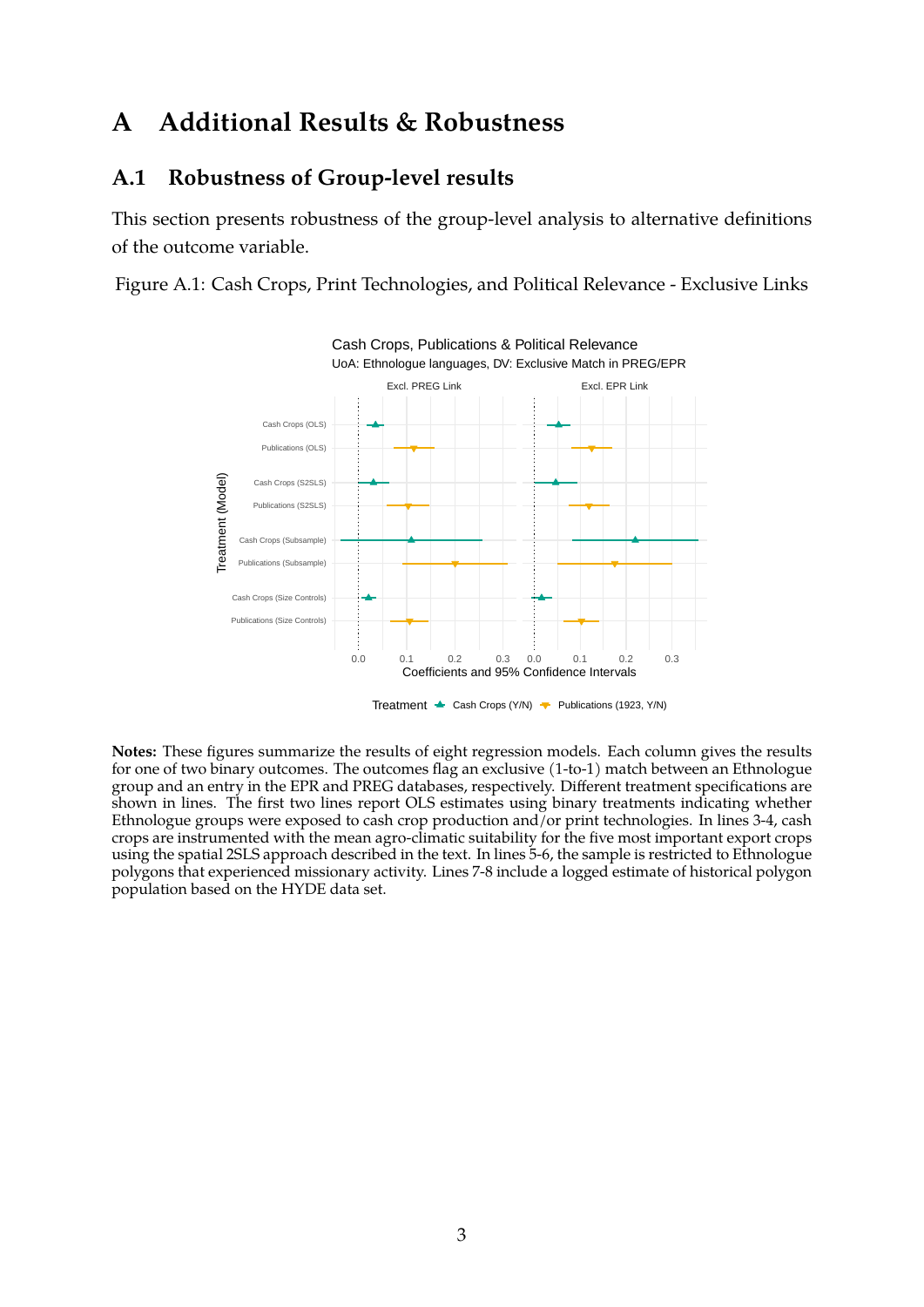

#### Figure A.2: Cash Crops, Print Technologies, and Political Relevance - AMAR

**Notes:** These figures summarise the results of eight regression models. Each column gives the results for one of two binary outcomes. "AMAR Link" flags whether an Ethnologue group is non-exclusively matched to a group listed as socially relevant in AMAR. "Excl. AMAR Link" flags an exclusive (1-to-1) match between the same databases. Different treatment specifications are shown in lines. The first two lines report OLS estimates using binary treatments indicating whether Ethnologue groups were exposed to cash crop production and/or print technologies. In lines 3-4, cash crops are instrumented with the mean agro-climatic suitability for the five most important export crops using the spatial 2SLS approach described in the text. In lines 5-6, the sample is restricted to Ethnologue polygons that experienced missionary activity. Lines 7-8 include a logged estimate of historical polygon population based on the HYDE data set.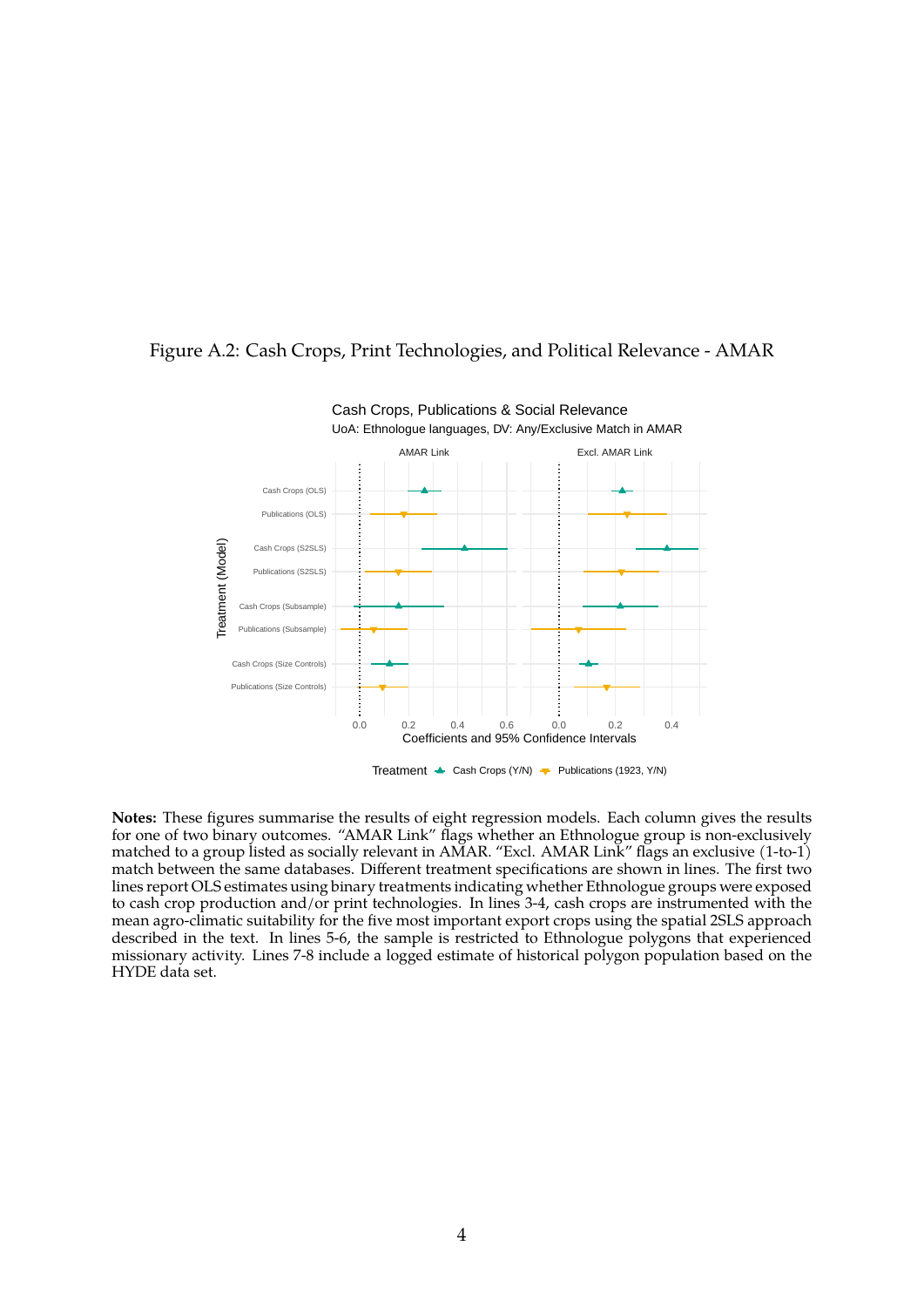### <span id="page-4-0"></span>**A.2 Magnitude of the Effects**

This section presents results that allow comparing treatment effect magnitudes to other covariates. Table [A.1](#page-5-0) compare coefficients on our treatment variables to individuallevel "modernization" proxies that [Robinson](#page-29-0) [\(2014\)](#page-29-0) has shown to be important predictors of more national identity salience. We observe that in the geographic specification, the effect of a one standard deviation increase in the cash crop treatment is roughly 30% the magnitude of the effect of the urban dummy, 25% that of the female dummy, or 20% that of a dummy indicating formal employment. The effect of a one standard deviation change in the publication treatment is roughly the same size as the urban dummy, 68% the effect of the female dummy, and 56% the effect of formal employment. In the ethnic-level specification, the effect of a one standard deviation change in the publications treatment amounts to roughly 25% of the effect of the female dummy, and 68% of the formal employment dummy (although formal employment no longer has a statistically significant effect in this specification).<sup>[1](#page-4-1)</sup> Across specifications, the effect of education, proxied with a binary variable equal to one for individuals with at least some high-school education is much larger than the rest of covariates.

Tables [A.3](#page-6-0) to [A.5](#page-6-1) show the relative magnitude of our cash crop and publication coefficients compared to other important predictors of inter-ethnic marriages. Specific cell values in these tables are calculated by dividing our coefficient of interest (cash crops or publication) by the coefficient of another important covariate in the same model. The covariates that we use in this exercise include standardized female and male education years (*Educ (f)* and *Educ. (m)*), binary indicators for non-agricultural employment (*Modern Occ. (f)*, *Modern Occ. (m)*), a standardized asset-based household wealth score, an urban residence dummy, and standardized level of precolonial political centralization based on the Murdock polygon a surveyed couple resides in. Overall, our coefficients of interest are rarely below half the size and frequently larger than those of important other covariates. Thus, our historical treatments have similarly large effects on inter-marriage as important contemporary factors such as education, occupation, or wealth. The main exception is the urban dummy in the geographic specifications. Ethnic exogamy in Sub-Saharan Africa remains a predominantly urban phenomenon and occurs, across all Ethnologue level, about twice as often in urban than in rural survey locations.

<span id="page-4-1"></span> $1<sup>1</sup>$ As the cash crop treatment does not have a robust effect in the ethnic-level specification in Afrobarometer, we do not comment on its estimated effects in columns (3) and (4).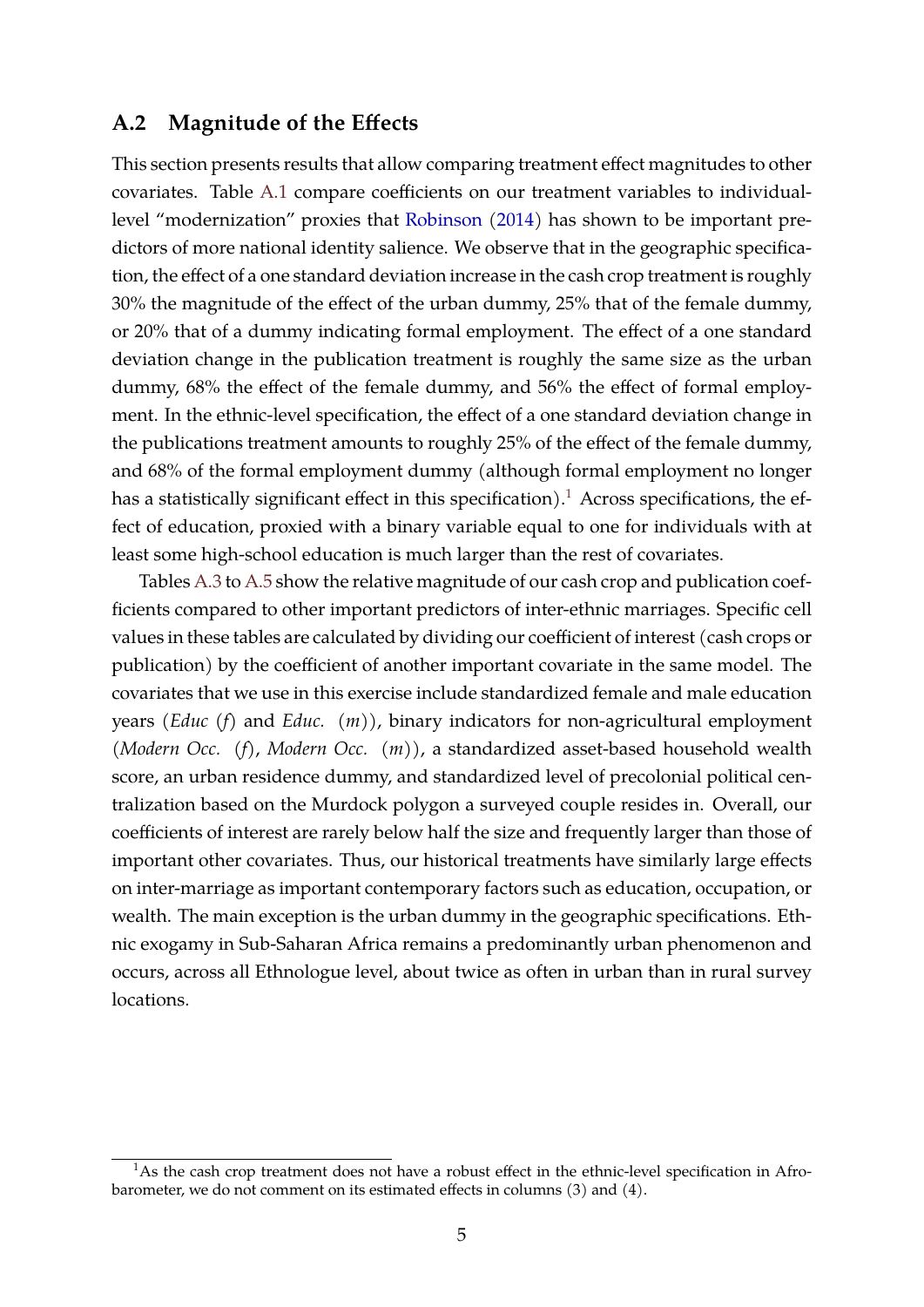|                             | Geograhic-level |               | Ethnic-level |             |
|-----------------------------|-----------------|---------------|--------------|-------------|
|                             | (1)             | (2)           | (3)          | (4)         |
| Cash crops USD pkm2         | $0.013***$      | $0.013**$     |              |             |
|                             | (0.005)         | (0.006)       |              |             |
| Pubs pth pop (1923)         | $0.035***$      | $0.049***$    |              |             |
|                             | (0.007)         | (0.009)       |              |             |
| Urban                       | $-0.036***$     | $-0.027***$   |              |             |
|                             | (0.010)         | (0.011)       |              |             |
| Female                      | $0.051***$      | $0.043***$    | $0.052***$   | $0.045***$  |
|                             | (0.006)         | (0.007)       | (0.007)      | (0.008)     |
| Formal Employment           | $-0.062***$     | $-0.068***$   | $-0.019$     | $-0.022$    |
|                             | (0.012)         | (0.014)       | (0.013)      | (0.015)     |
| Education                   | $-0.121***$     | $-0.126***$   | $-0.123***$  | $-0.129***$ |
|                             | (0.008)         | (0.010)       | (0.009)      | (0.011)     |
| Cash crops USD pkm2         |                 |               | $-0.014$     | $-0.039***$ |
|                             |                 |               | (0.009)      | (0.012)     |
| Pubs pth pop (1923)         |                 |               | $0.013**$    | $0.013*$    |
|                             |                 |               | (0.006)      | (0.008)     |
| Individual controls         | Yes             | Yes           | Yes          | Yes         |
| Historical and Geo controls | No              | No            | Yes          | Yes         |
| <b>Fixed Effect</b>         | Country-Round   | Country-Round | Town         | Town        |
| Sample                      | All             | In Biblio     | All          | In Biblio   |
| Mean dep. var.              | 0.389           | 0.38          | 0.389        | 0.38        |
| Observations                | 91,832          | 65,408        | 88,962       | 63,242      |
| $R^2$                       | 0.042           | 0.046         | 0.232        | 0.224       |

#### <span id="page-5-0"></span>Table A.1: Afrobarometer - Persistence in Ethnic Identity - Magnitude of the effect

**Notes:**  $p < 0.1$  :\*,  $p < 0.05$  :\*\*,  $p < 0.01$  :\*\*\*. Standard errors are reported in parenthesis and clustered at the location level. The dependent variable is a standardized binary variable equal to one if respondent declares a stronger ethnic than national identity. Treatments are defined at the location level (columns (1) and (2)) and ethnic level (columns (3) and  $(4)$ ). The table reports "beta" coefficients for continuous variables (the cash crop and publication treatments). Binary controls (urban, female, formal employment, and education) are not standardized.

|  | Table A.2: Cash Crop Coefficient Relative to Other Variables (Geographic Models) |  |  |
|--|----------------------------------------------------------------------------------|--|--|
|--|----------------------------------------------------------------------------------|--|--|

| Exogamy Level       | Educ. $(f)$ | Educ. $(m)$ | Modern Occ. (f) | Modern Occ. (m) | <b>HH</b> Wealth | Urban   | Precol. Centr.   |
|---------------------|-------------|-------------|-----------------|-----------------|------------------|---------|------------------|
| L1                  | 6.86        | 4.15        | $-0.38$         | $-1.29$         | $-0.95$          | $-0.2$  | $-41.22$         |
| L <sub>2</sub>      | $-90.15$    | $-2.13$     | $-0.74$         | $-1.52$         | $-0.81$          | $-0.21$ | 2.43             |
| L <sub>3</sub>      | 16.46       | $-3.03$     | $-0.78$         | $-1.53$         | $-0.85$          | $-0.24$ | 2.94             |
| L <sub>4</sub>      | 32.02       | $-1.84$     | $-0.67$         | $-1.12$         | $-0.46$          | $-0.18$ | 1.74             |
| L <sub>5</sub>      | $-1.28$     | $-1.13$     | $-0.59$         | $-0.81$         | $-0.43$          | $-0.17$ | 0.83             |
| L6                  | $-0.83$     | $-0.76$     | $-0.57$         | $-0.48$         | $-0.32$          | $-0.12$ | 0.53             |
| L7                  | $-0.95$     | $-0.85$     | $-0.65$         | $-0.56$         | $-0.4$           | $-0.15$ | 0.92             |
| L8                  | $-0.93$     | $-0.83$     | $-0.72$         | $-0.56$         | $-0.41$          | $-0.15$ | 0.89             |
| L9                  | $-0.8$      | $-0.82$     | $-0.71$         | $-0.49$         | $-0.37$          | $-0.12$ | 2.96             |
| L10                 | $-0.57$     | $-0.75$     | $-0.51$         | $-0.45$         | $-0.28$          | $-0.1$  | 5.01             |
| L <sub>11</sub> -14 | $-0.56$     | $-0.75$     | $-0.51$         | $-0.46$         | $-0.27$          | $-0.1$  | 9.52             |
| L15                 | $-0.45$     | $-0.61$     | $-0.39$         | $-0.39$         | $-0.21$          | $-0.08$ | $2.2\phantom{0}$ |
| L16                 | $-0.48$     | $-0.62$     | $-0.4$          | $-0.4$          | $-0.22$          | $-0.09$ | 2.67             |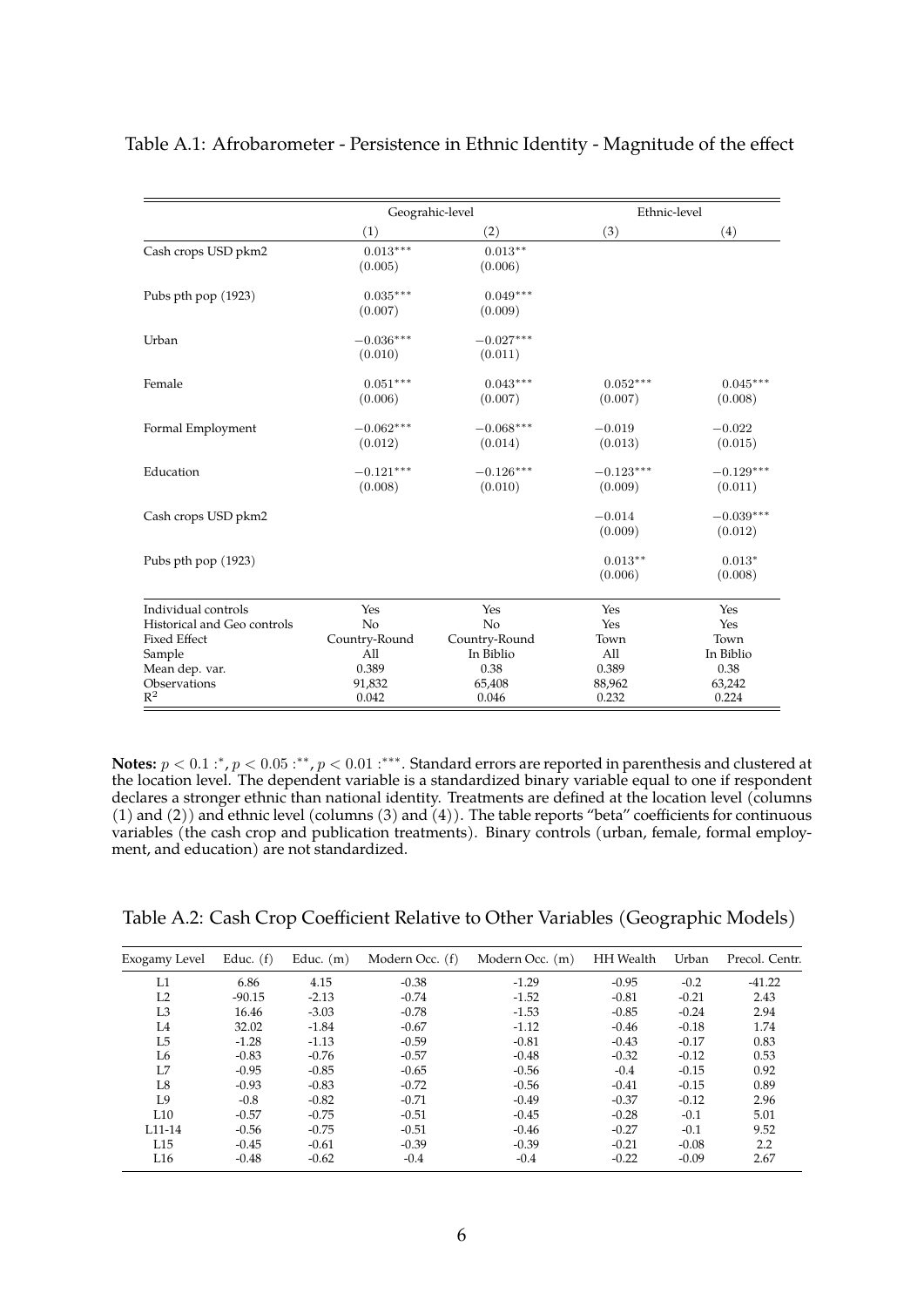| Exogamy Level  | Educ. Years (f) | Educ. Years (m) | Modern Occ. (f) | Modern Occ. (m) | <b>HH</b> Wealth | Urban   | Precol. Centr. |
|----------------|-----------------|-----------------|-----------------|-----------------|------------------|---------|----------------|
| L1             | 8.48            | 5.12            | $-0.47$         | $-1.59$         | $-1.17$          | $-0.25$ | $-50.96$       |
| L <sub>2</sub> | $-113.49$       | $-2.68$         | $-0.93$         | $-1.91$         | $-1.02$          | $-0.27$ | 3.06           |
| L3             | 15.6            | $-2.88$         | $-0.74$         | $-1.46$         | $-0.8$           | $-0.23$ | 2.78           |
| I 4            | 38.36           | $-2.2$          | $-0.81$         | $-1.34$         | $-0.55$          | $-0.22$ | 2.08           |
| L5             | $-1.61$         | $-1.41$         | $-0.74$         | $-1.02$         | $-0.55$          | $-0.21$ | 1.05           |
| L6             | $-1.25$         | $-1.16$         | $-0.86$         | $-0.73$         | $-0.49$          | $-0.18$ | 0.8            |
| Ι.7            | $-1.17$         | $-1.04$         | $-0.8$          | $-0.68$         | $-0.5$           | $-0.18$ | 1.13           |
| L8             | $-1.14$         | $-1.02$         | $-0.89$         | $-0.69$         | $-0.51$          | $-0.19$ | 1.09           |

<span id="page-6-0"></span>Table A.3: Publication Coefficient Relative to Other Variables (Geographic Models)

Table A.4: Cash Crop Coefficient Relative to Other Variables (Ethnic Models)

| Exogamy Level       | Educ. Years (f) | Educ. Years (m) | Modern Occ. (f) | Modern Occ. (m) | <b>HH</b> Wealth |
|---------------------|-----------------|-----------------|-----------------|-----------------|------------------|
| L1                  | $-6.16$         | 1.33            | $-0.19$         | $-0.52$         | $-10.36$         |
| L <sub>2</sub>      | 0.33            | 0.56            | 0.06            | 0.16            | 0.33             |
| L <sub>3</sub>      | $-3.29$         | $-4.86$         | $-0.43$         | $-1.14$         | $-1.99$          |
| L4                  | $-8.07$         | $-11.96$        | $-1.16$         | $-4.03$         | $-3.71$          |
| L <sub>5</sub>      | $-3.56$         | $-25.52$        | $-1.41$         | $-4.38$         | $-6.67$          |
| L6                  | $-2.41$         | $-29.51$        | $-1.26$         | $-2.13$         | $-5.09$          |
| L7                  | $-2.86$         | $-21.9$         | $-1.78$         | $-2.07$         | $-5.29$          |
| L8                  | $-2.84$         | $-22.52$        | $-1.93$         | $-2.09$         | $-5.27$          |
| L9                  | $-2.19$         | $-12.21$        | $-2.8$          | $-1.58$         | $-14.44$         |
| L10                 | $-1.71$         | $-10.18$        | $-1.87$         | $-1.81$         | $-33.97$         |
| L <sub>11</sub> -14 | $-1.55$         | $-10.75$        | $-1.84$         | $-1.82$         | $-43.13$         |
| L15                 | $-1.53$         | $-7.96$         | $-1.76$         | $-1.84$         | 50.4             |
| L16                 | $-1.53$         | $-8.1$          | $-1.78$         | $-1.84$         | 48.6             |

<span id="page-6-1"></span>Table A.5: Publication Coefficient Relative to Other Variables (Ethnic Models)

| Exogamy Level  | Educ. Years (f) | Educ. Years (m) | Modern Occ. (f) | Modern Occ. (m) | <b>HH</b> Wealth |
|----------------|-----------------|-----------------|-----------------|-----------------|------------------|
| L1             | $-35.05$        | 7.55            | $-1.07$         | $-2.97$         | -58.96           |
| L <sub>2</sub> | $-4.62$         | $-7.84$         | $-0.89$         | $-2.23$         | $-4.59$          |
| L3             | $-4.93$         | $-7.29$         | $-0.65$         | $-1.71$         | $-2.98$          |
| I 4            | $-3.22$         | $-4.77$         | $-0.46$         | $-1.61$         | $-1.48$          |
| I.5            | $-0.89$         | $-6.36$         | $-0.35$         | $-1.09$         | $-1.66$          |
| L6             | $-0.72$         | $-8.88$         | $-0.38$         | $-0.64$         | $-1.53$          |
| I.Z            | $-0.88$         | $-6.74$         | $-0.55$         | $-0.64$         | $-1.63$          |
| L8             | $-0.89$         | $-7.08$         | $-0.61$         | $-0.66$         | $-1.65$          |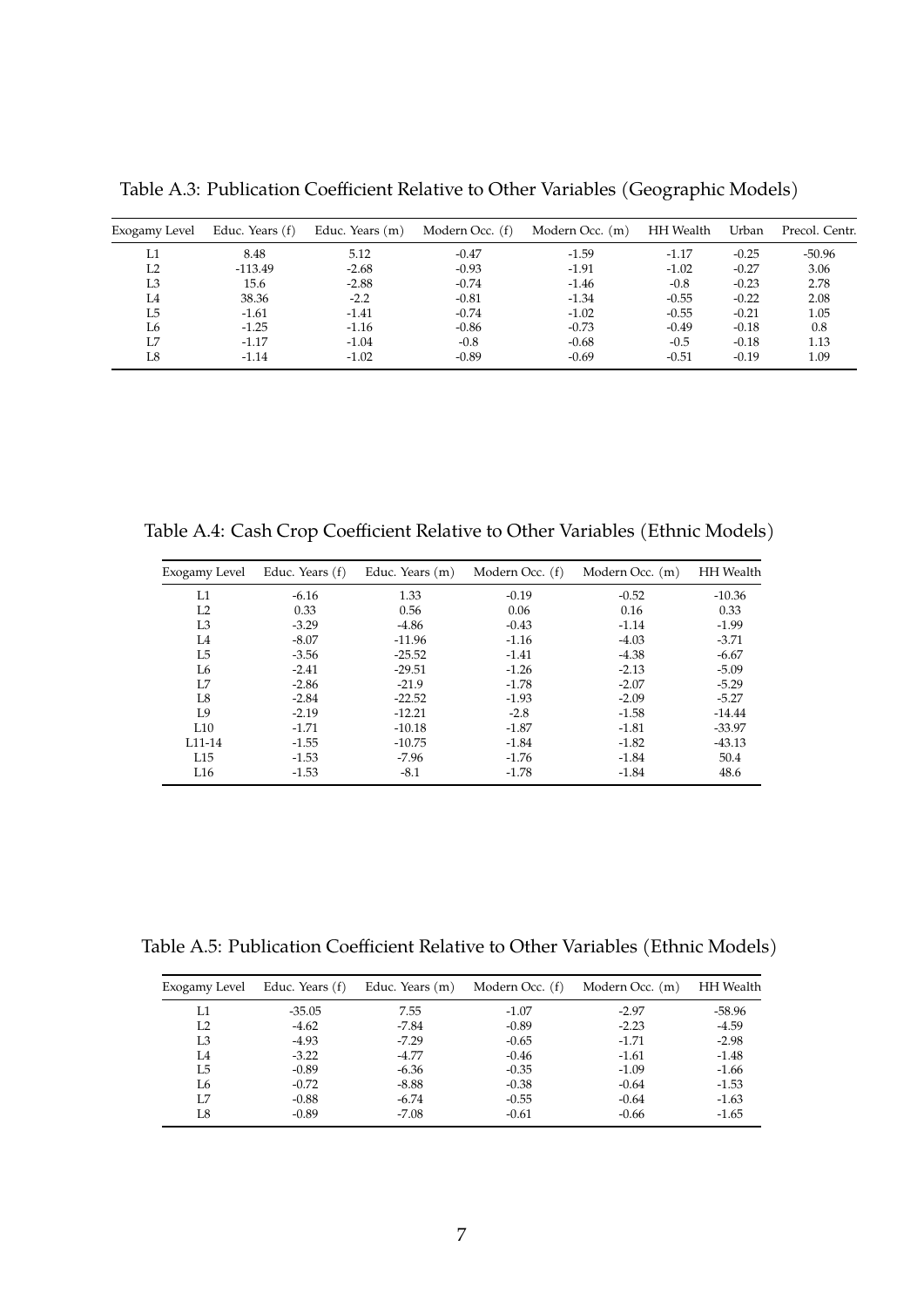### <span id="page-7-0"></span>**A.3 Alternative Definition of the Publications Treatment**

In this section, the publications treatment is defined as the number of publications in [Mann and Sanders](#page-29-1) [\(1994\)](#page-29-1). As ethnicities present in [Mann and Sanders](#page-29-1) [\(1994\)](#page-29-1) differ from those in [Rowling and Wilson](#page-30-0) [\(1923\)](#page-30-0), we cannot use the early estimates of ethnic group size to normalize the number of publications. As a solution, we normalize with the *contemporary* ethnic group size as reported in *Ethnologue*. Therefore, it is important to bear in mind the presence of this source of error when interpreting the results. In the Afrobarometer ethnic salience specifications, the results are only robust in the ethniclevel specification (columns (3) and (4) in Table [A.6\)](#page-7-1), which is our most demanding specification (as it includes town-level fixed effects).

In the DHS, we also test for the robustness of the cash crop and publications effects. Figure [A.3](#page-8-1) shows two alternative specifications. First, we define cash crops and all control variables at the ethnic polygon level rather than the more local DHS enumeration areas. Second, we use our alternative publishing data based on [Mann and Sanders](#page-29-1) [\(1994\)](#page-29-1), and described above. The results remain robust. Both of these specifications yield substantively similar results and an even more striking contrast between cash crops and publishing, as the publication coefficients become positive and significant at more disaggregate levels of the language tree.

<span id="page-7-1"></span>

|                                   | Geograhic-level       |                     |                     | Ethnic-level          |
|-----------------------------------|-----------------------|---------------------|---------------------|-----------------------|
|                                   | (1)                   | (2)                 | (3)                 | $\left( 4\right)$     |
| Cash crops USD pkm2               | $0.011***$<br>(0.004) | 0.008<br>(0.005)    |                     |                       |
| Pubs pth today (Mann and Sanders) | $-0.001$<br>(0.004)   | $-0.001$<br>(0.005) |                     |                       |
| Cash crops USD pkm2               |                       |                     | $-0.011$<br>(0.007) | $-0.021**$<br>(0.010) |
| Pubs pth today (Mann and Sanders) |                       |                     | $0.008*$<br>(0.005) | $0.011*$<br>(0.006)   |
| Individual controls               | Yes                   | Yes                 | Yes                 | Yes                   |
| Historical and Geo controls       | No                    | N <sub>o</sub>      | Yes                 | Yes                   |
| <b>Fixed Effect</b>               | Country-Round         | Country-Round       | Town                | Town                  |
| Sample                            | All                   | In Biblio           | All                 | In Biblio             |
| Mean dep. var.                    | 0.1314                | 0.13                | 0.1314              | 0.13                  |
| Observations                      | 125,114               | 87,705              | 120,630             | 85,131                |
| $\mathbb{R}^2$                    | 0.042                 | 0.048               | 0.203               | 0.194                 |

Table A.6: Afrobarometer - Alternative Publications Treatment

**Notes:**  $p < 0.1$  :\*,  $p < 0.05$  :\*\*,  $p < 0.01$  :\*\*\*. Standard errors are reported in and clustered at the location level. The dependent variable is a binary variable equal to one if respondent declares a stronger ethnic than national identity. Treatments are defined at the location level (columns (1) and (2)) and ethnic level (columns (3) and (4)). The treatment is the number of publications listed in [Mann and Sanders](#page-29-1) [\(1994\)](#page-29-1), normalised by a current estimate of population speaking the language, according to *The Joshua Project* (JP).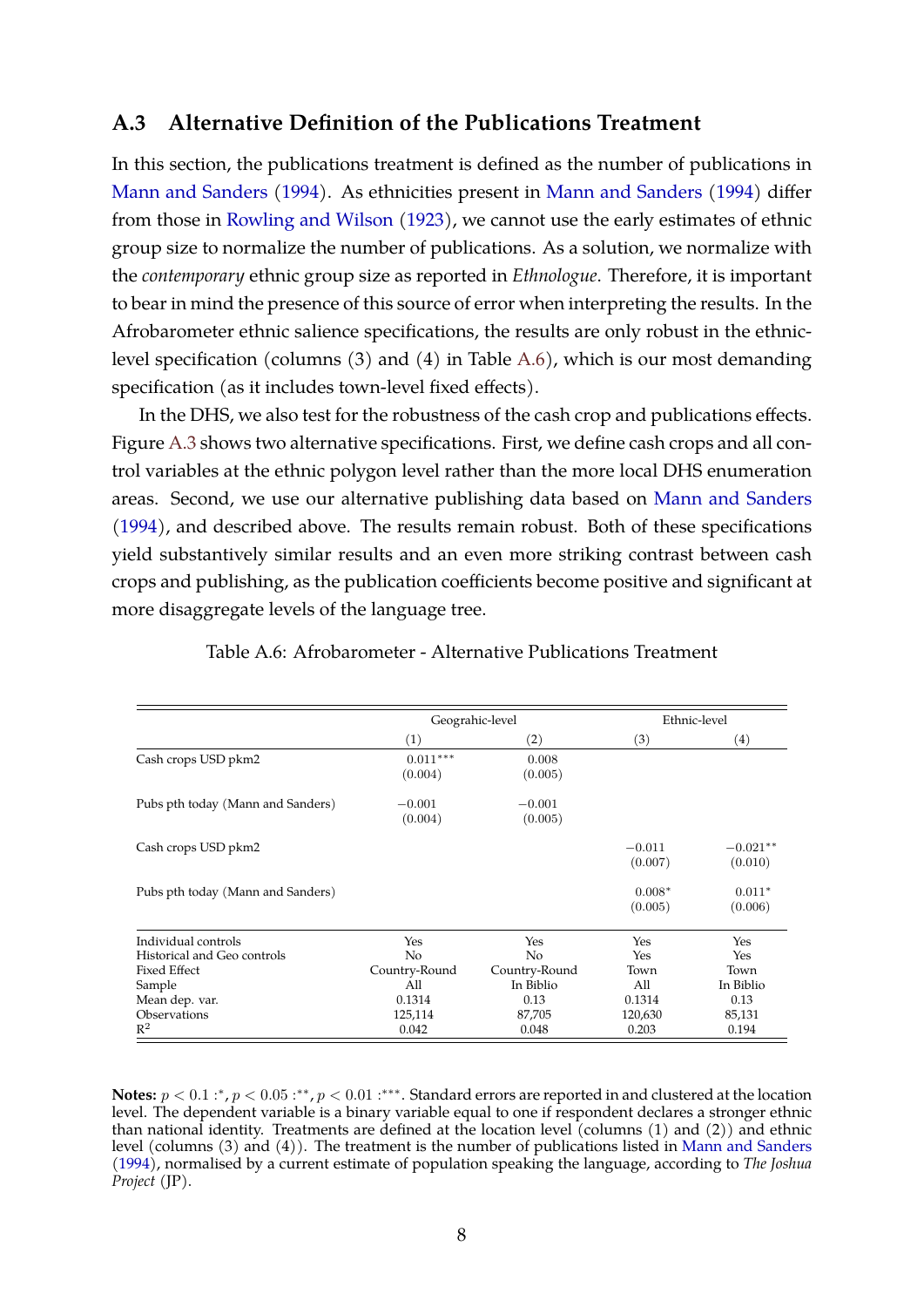<span id="page-8-1"></span>

### Figure A.3: DHS - Alternative Publications Treatment

**Notes:** The figure reports standardized beta coefficients from 16 OLS models with country-survey-round fixed effects. Standard errors are clustered at the survey location level. Each triangle represents the coefficient of the main variables of interest ((i)cash crop production per sqkm within the WLMS polygon the survey location is situated in and (ii) publications per capita in 1923 in the language of the WLMS polygon the survey location is situated in.)

### <span id="page-8-0"></span>**A.4 Addressing Endogeneity: DHS Inter-Marriage Models**

We perform additional tests to address endogeneity concerns about our DHS intermarriage models. First, we replicate the geographic persistence analysis for cash crops using agro-climatic suitability in reduced form and spatial instrumental variable specifications. The spatial IV analyses translate the logic of the group-level approach described in the main text to the DHS setup with individual couples nested in survey locations. We use mean cash crop suitability in survey location  $\ell$  as an instrument and also include a spatial lag of the location mean of inter-ethnic marriages at Ethnologue level d instrumented as described above with first and second-degree spatial lags of geographic baseline controls (**?**). Again, we use a binary neighborhood matrix with a distance cutoff at 100 km. The main identifying assumption is the exclusion restriction, requiring that conditional on all covariates and spatial terms, the suitability instrument only affects intermarriage rates through its impact on observed historical cash crop production as captured in our data. We argue that this restriction plausibly holds, as the suitability measure is unaffected by historical economic activity and is unlikely to pick up non-cash crop related agricultural advantages, as we control for general agricultural suitability. A remaining concern is that suitability may have caused cash crop production in other locations than those depicted on our 1957 map and thereby affected ethnic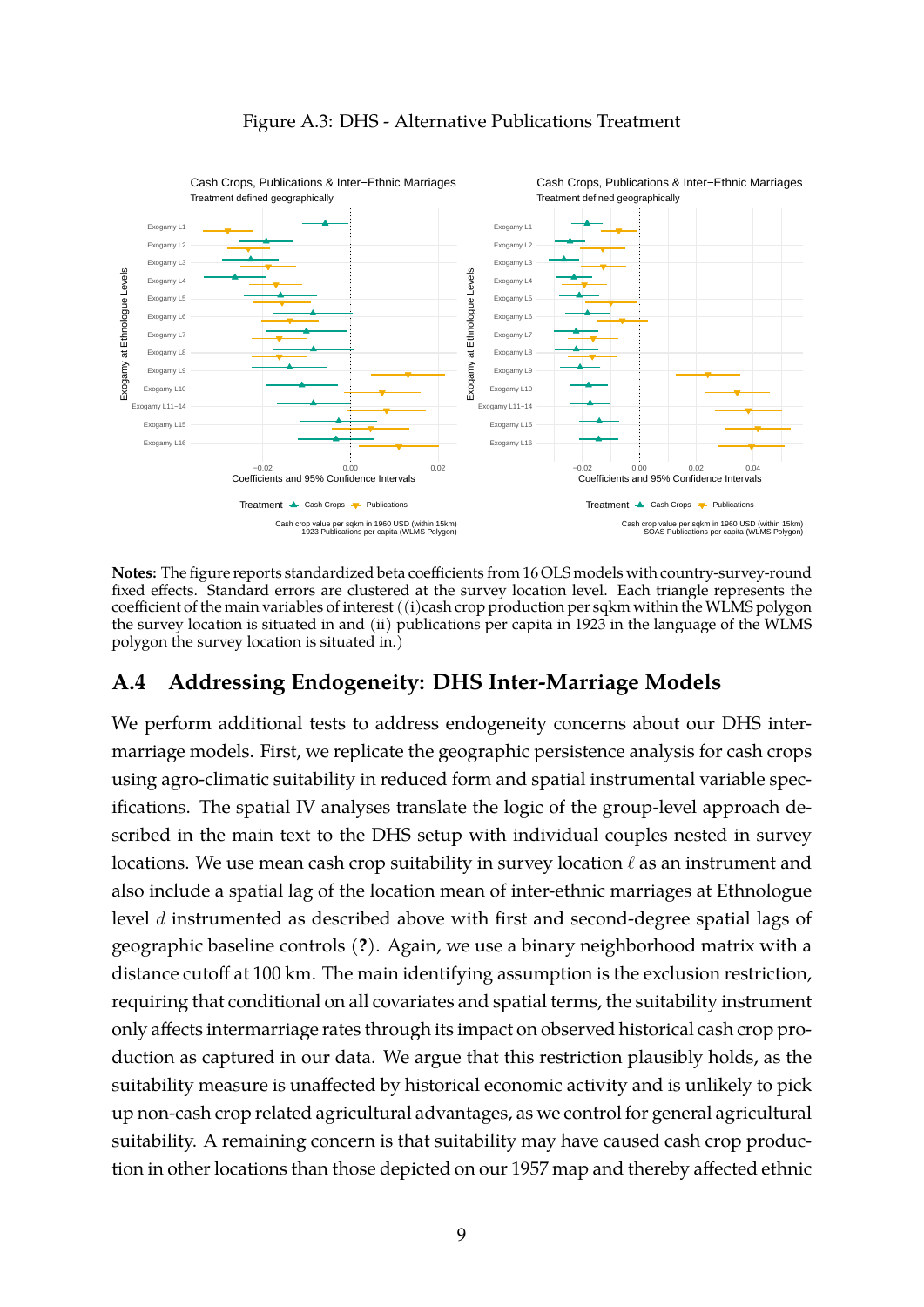marriages through earlier or later adoption for cash crops. We therefore also report results from reduced form suitability models that do allow cash crop potential to affect outcomes through production in areas that are not depicted on our map. The lefthand panel in Figure [A.4](#page-10-0) presents coefficients from baseline OLS, spatial lag, reduced form, and spatial IV models. Reduced form (standardized mean suitability across the five most important export crops) and spatial IV estimates remain similar if somewhat larger than OLS, whereas coefficients in the spatial lag models get slightly smaller. The robustness of findings in these models suggest that the cash crop results are unlikely to be explained by unobserved confounding or spatially correlated outcomes [\(Kelly,](#page-29-2) [2019\)](#page-29-2).

Second, we address the potentially endogenous assignment of missionary language standardization to large and already mobilized ethno-linguistic groups by running intensive margin only analyses. The right-hand panel in Figure [A.4](#page-10-0) restricts the sample to DHS couples residing in WLMS polygons with at least one Christian text in our 1923 dataset. The publication coefficients are again negative and significant at higher levels of the language tree and get smaller in size but, this time, remain significant at more fine-grained levels of linguistic differentiation. Figure [A.5](#page-11-0) shows intensive margin version of our leavers only cultural persistence models that assign treatment by respondents' self-reported ethnic identity. The left-hand panel is based on a subsample of male ethnic movers whose self-reported ethnic group had at least one publication in 1923. The publication effects largely disappear in this demanding specification.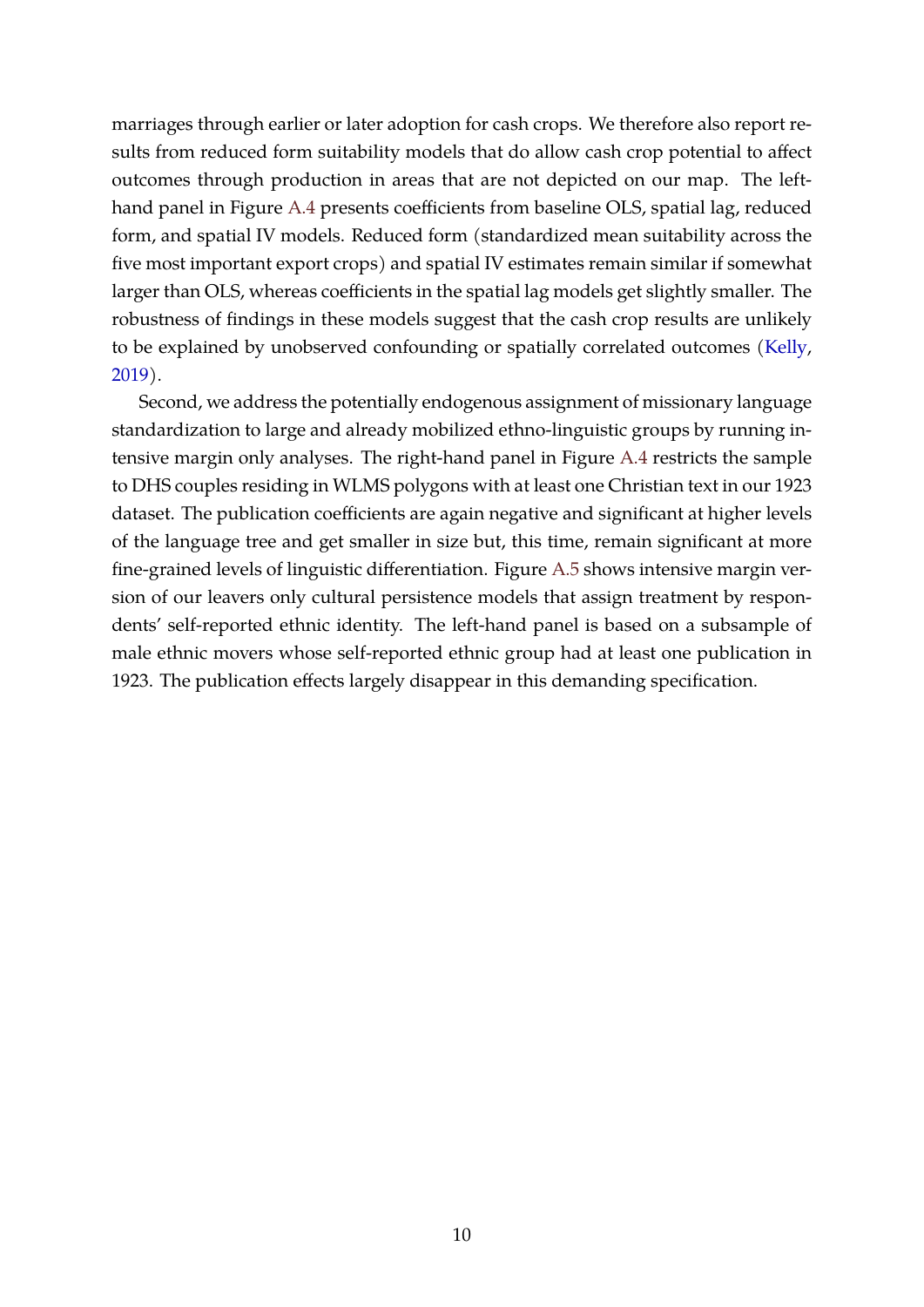<span id="page-10-0"></span>

### Figure A.4: Geographical persistence - Endogeneity?

**Notes:** The figures probe the robustness of the geographic persistence models in the main text. The left-hand panel present findings from spatial lag models, reduced form models replacing historically observed cash crop production with agro-climatic suitability scores, and spatial IV models instrumenting historical production with agro-climatic suitability. The right-hand panel shows results from intensive margin models that restruct the analysis sample to DHS enumeration areas located within WLMS polygons of languages with at least one vernacular publication in 1923.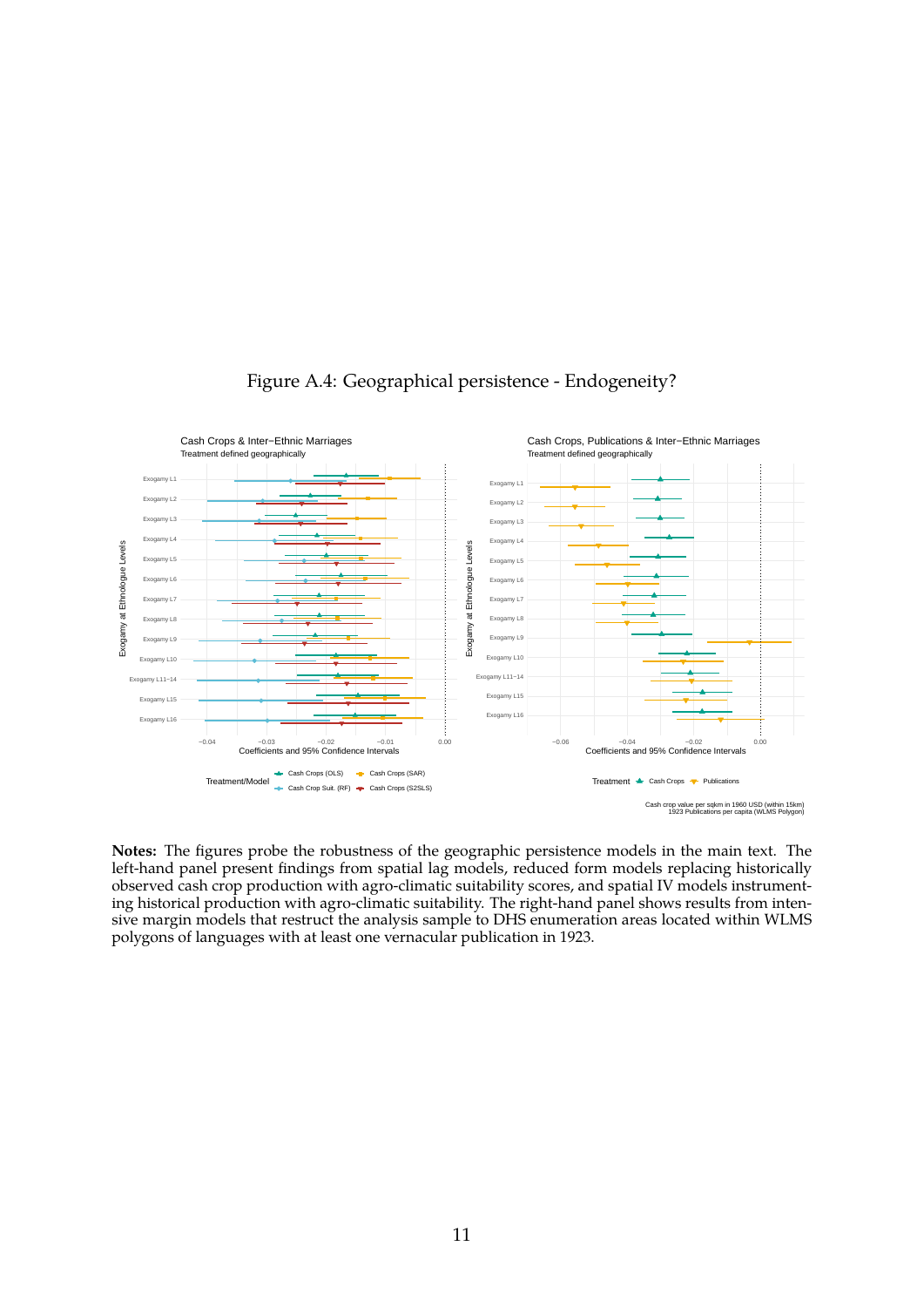

### <span id="page-11-0"></span>Figure A.5: Cultural persistence – Intensive margin models

**Notes:** The figure reports findings from intensive margin versions of our cultural persistence models

with location fixed effects. The sample now only includes couples in which the male spouse is an ethnic mover and self-reports to be from an ethnic group with at least one vernacular publication.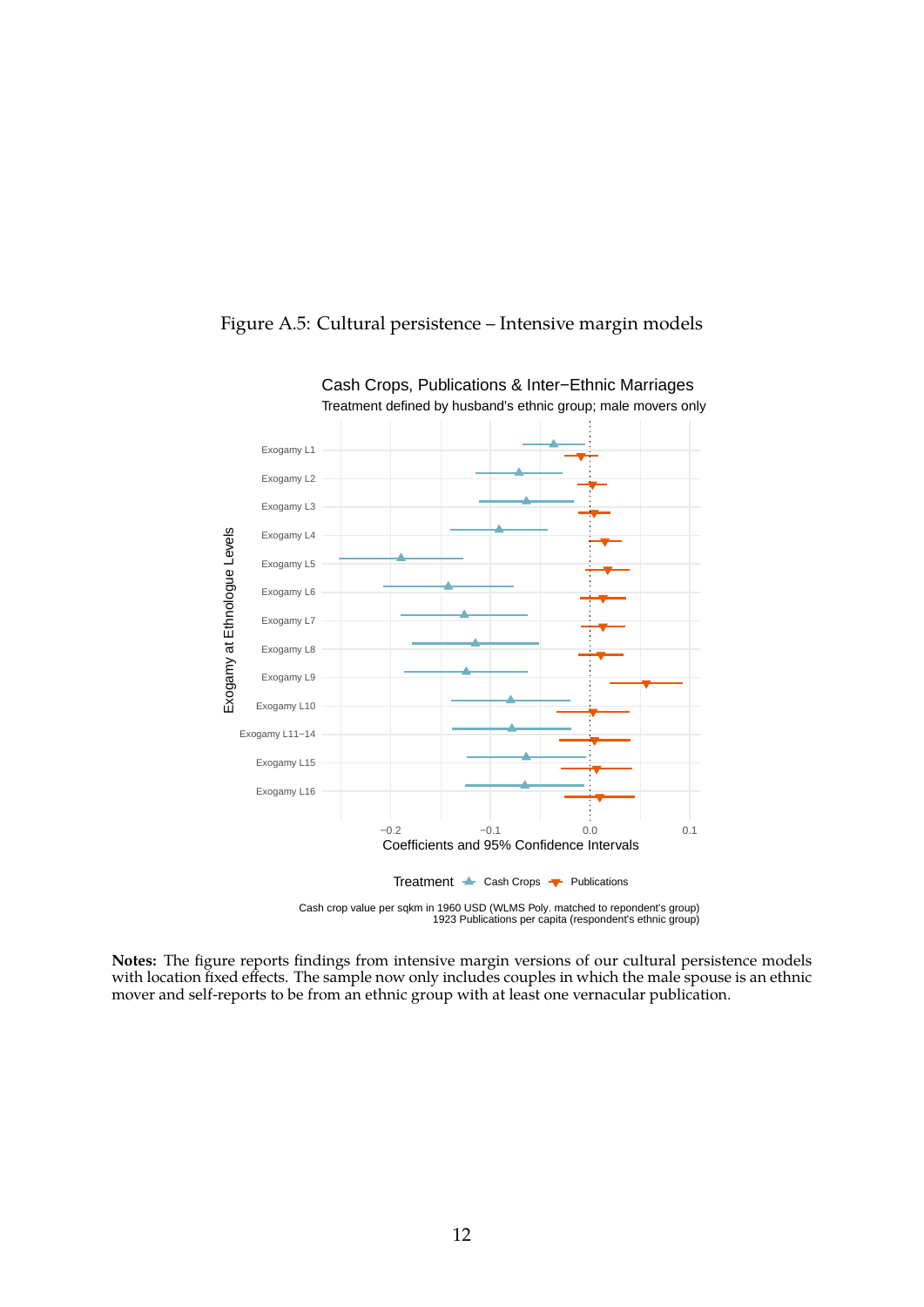### <span id="page-12-0"></span>**A.5 Additional DHS Results**

Figure [A.6](#page-13-0) replicates our baseline analyses on four subsamples of male and female ethnic movers and stayers. Results suggest that the effects of cash crops are driven by historically 'native' ethnic groups rather than respondents who (or whose ancestors) migrated to a given location exposed to cash crop production and/or missionary publishing. These findings are consistent with local sons or daughters of the soil being the main agents of ethnic boundary making and enforcement in historical cash crop and publishing regions.

Figure [A.7](#page-14-0) reports models that assign both treatments based on the wife's instead of the husband's self-reported ethnic group. The cash crop coefficients are comparable to the male movers analysis but the publishing effects are smaller and tend to lose statistical significance. The ethnic persistence effect of vernacular publishing on ethnic boundaries thus seems to be mostly driven by male respondents' marital choices.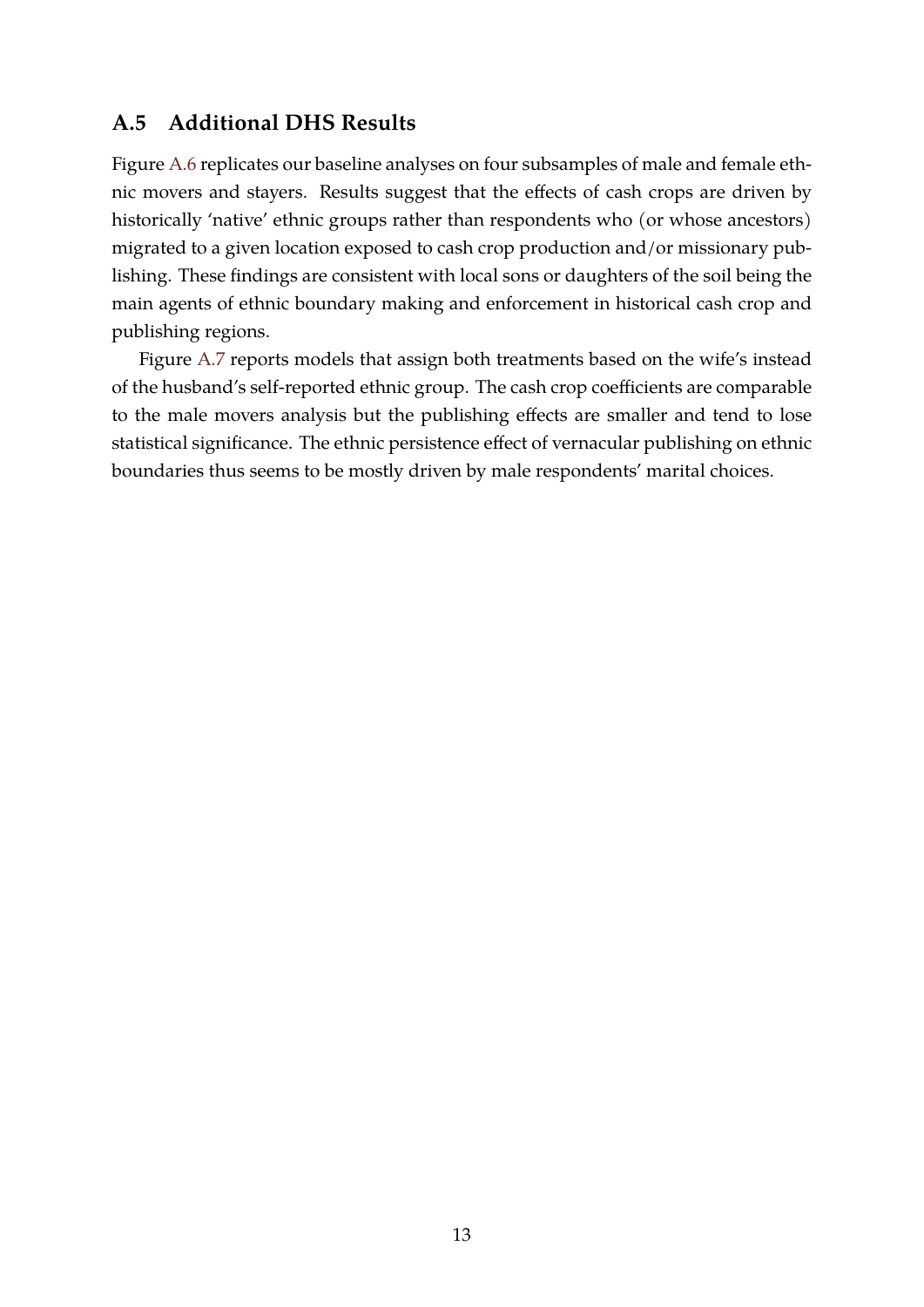<span id="page-13-0"></span>

#### Figure A.6: Geographical Persistence - Movers vs. Stayers Subsamples

**Notes:** The figure reports standardized beta coefficients from 16 OLS models with country-survey-round fixed effects. The dependent variables are binary indicators of inter-ethnic marriages at all levels of the Ethnologue language tree. The analysis sample is restricted to male stayers (top-left), female stayers (rop-right), male movers (bottom-left) and female movers (bottom-right), respectively. Standard errors are clustered at the survey location level. Each triangle represents the coefficient of the standardized main variables of interest ((i)cash crop production per sqkm within a radius of 15 km of each survey location is situated in and (ii) publications per capita in 1923 in the language of the WLMS polygon the survey location is situated in.)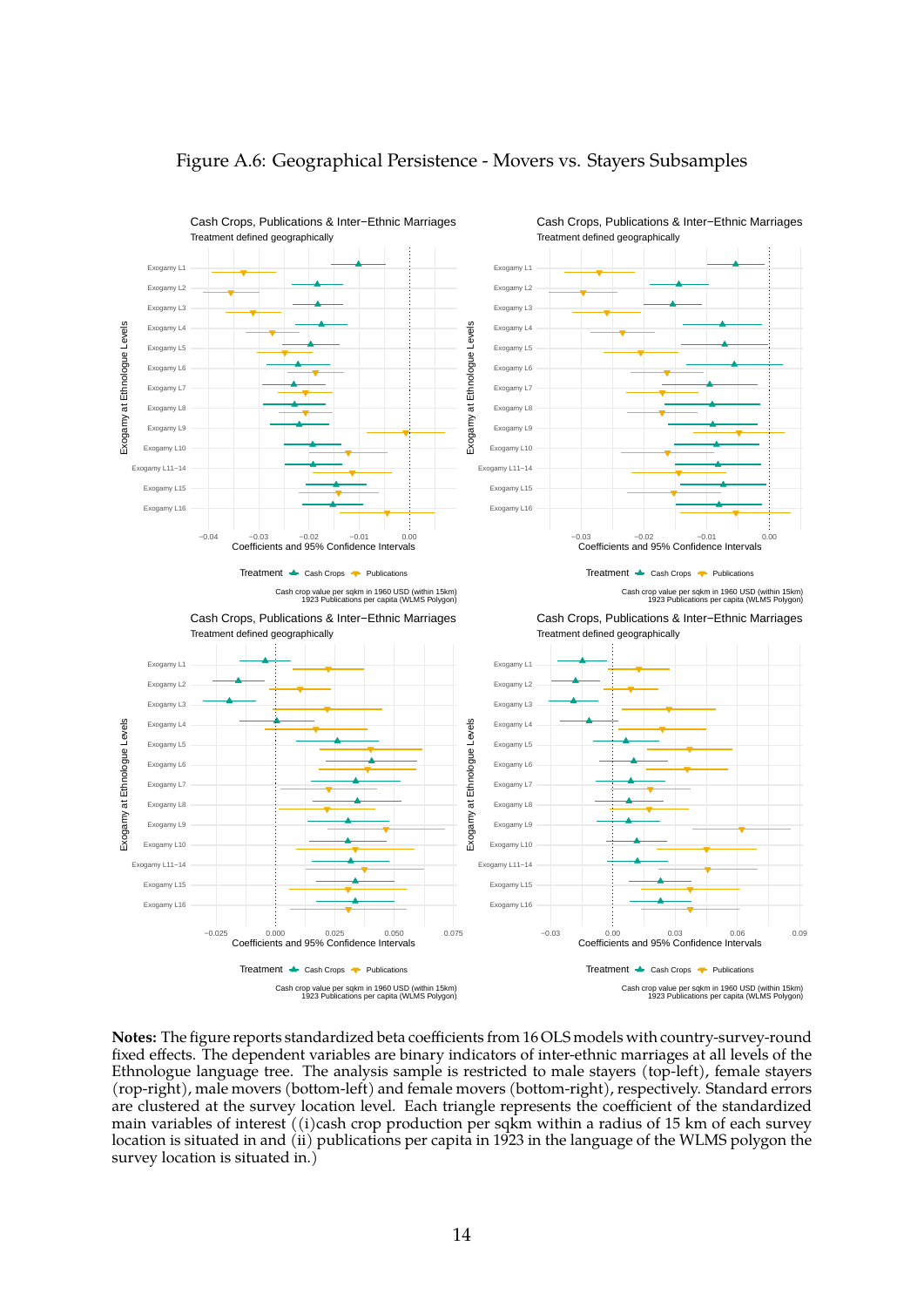

### <span id="page-14-0"></span>Figure A.7: Cultural Persistence - Treatment assigned via wifes' ethnicity

**Notes:** The figures reports OLS estimates from 16 models with survey location fixed effects. The dependent variables are binary indicators of inter-ethnic marriages at all levels of the Ethnologue language tree. Standard errors are clustered at the survey location level. Each triangle represents the coefficient of the main variables of interest: (i) the standardized USD value in cash crop production per sqkm within the WLMS polygon(s) matched to the wife's self-reported ethnic group (ii) standardized publications per capita in 1923 in the African language matched to the wife's self-reported ethnic group. Bars represent 95% confidence intervals. The left panel is based on analyses of the whole sample while the right panel reports results from models run on the subsample of ethnic movers only (i.e. wifes who reside outside of the ethnic polygon of their self-reported ethnic group.)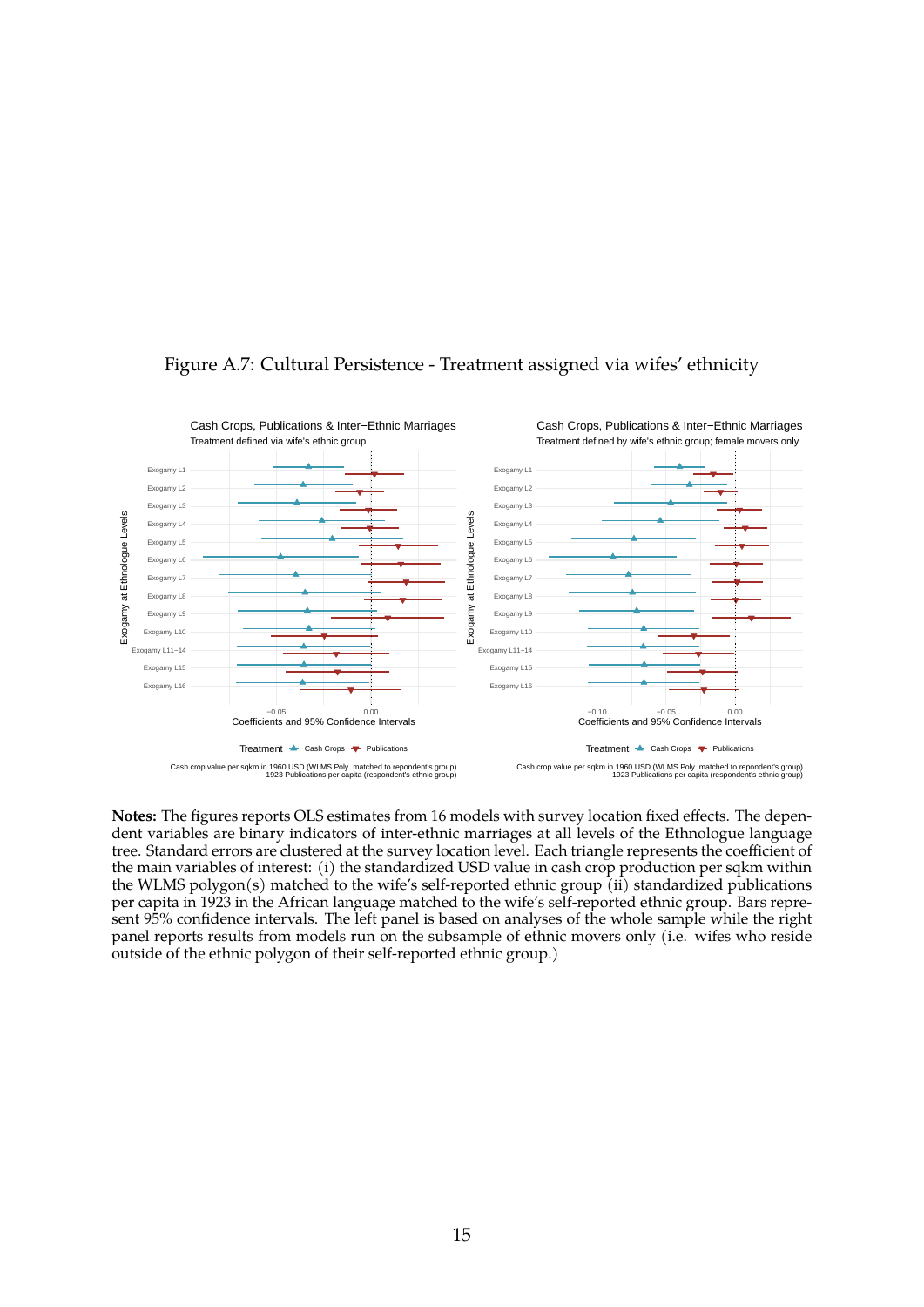### <span id="page-15-0"></span>**B Alternative Explanations & Plausibility of Mechanisms**

### <span id="page-15-1"></span>**B.1 Group Size**

One concern about our findings is that African language publications and/or historical cash crop production pick up pre-existing group size or cohesion rather than exerting any path-dependent effects of their own. As larger ethnic groups are generally more likely to form viable minimum winning coalitions [\(Posner,](#page-29-3) [2004,](#page-29-3) [2005,](#page-29-4) [2017\)](#page-29-5), group size may confound our estimates. We address this point in various ways.

First, we normalize the publications treatment (in all specifications across the paper) by the number of language speakers reported by missionaries in Rowling and Wilson (1923) which is arguably closely related to contemporaneous missionaries' perceptions of group size.

Second, we account for the pre-colonial population in each language polygon using estimates from the History Database of the Global Environment (HYDE, [Klein Gold](#page-29-6)[ewijk, Beusen and Janssen](#page-29-6) [\(2010\)](#page-29-6)) across all three analysis parts in the main paper. HYDE provides decadal population rasters since 1700. Our models include the (logged) average population per ethnic polygon between 1720 and 1890. As historical population estimates for Africa are notoriously unreliable [\(Frankema and Jerven,](#page-29-7) [2014\)](#page-29-7), this strategy is likely conservative. The HYDE rasters, in most areas, appear as back projections of more robust contemporary population statistics. Cell-level correlations across decades and even centuries are implausibly high  $(\geq .9)$ . While nominally pretreatment, the HYDE data thus risks picking up post-treatment population dynamics. In addition, aggregating population rasters by ethnic polygons fails to account for historical population diversity at the local level. Despite these clear shortcomings, HYDE seems the best and perhaps only available source on precolonial populations at the subnational level. Our results remain robust to controlling for logged population per polygon. Coefficient sizes remain practically unchanged in the geographic and ethnic AB and DHS analyses, which now always include a population control (Tables 1 and 2, Figures 3 and 4, all AB and DHS specifications in the appendix). They clearly get smaller (cut by approx. 50%) in the group-level relevance models (compare first and last row in Figure 2). This suggests that accounting for size is indeed important yet does not explain away our results. As the political relevance datasets explicitly focus on national-level political competition, Posner's coalition logic may be more relevant for our group-level outcome than for individual-level salience and marital choices which may also respond to more local dynamics.

Third, we control for pre-colonial political centralization at the group level to account for the possibility that already powerful groups were targeted with missionary publications or had an advantage in cash crop production (Table [B.7,](#page-16-0) Figure [B.8\)](#page-17-0)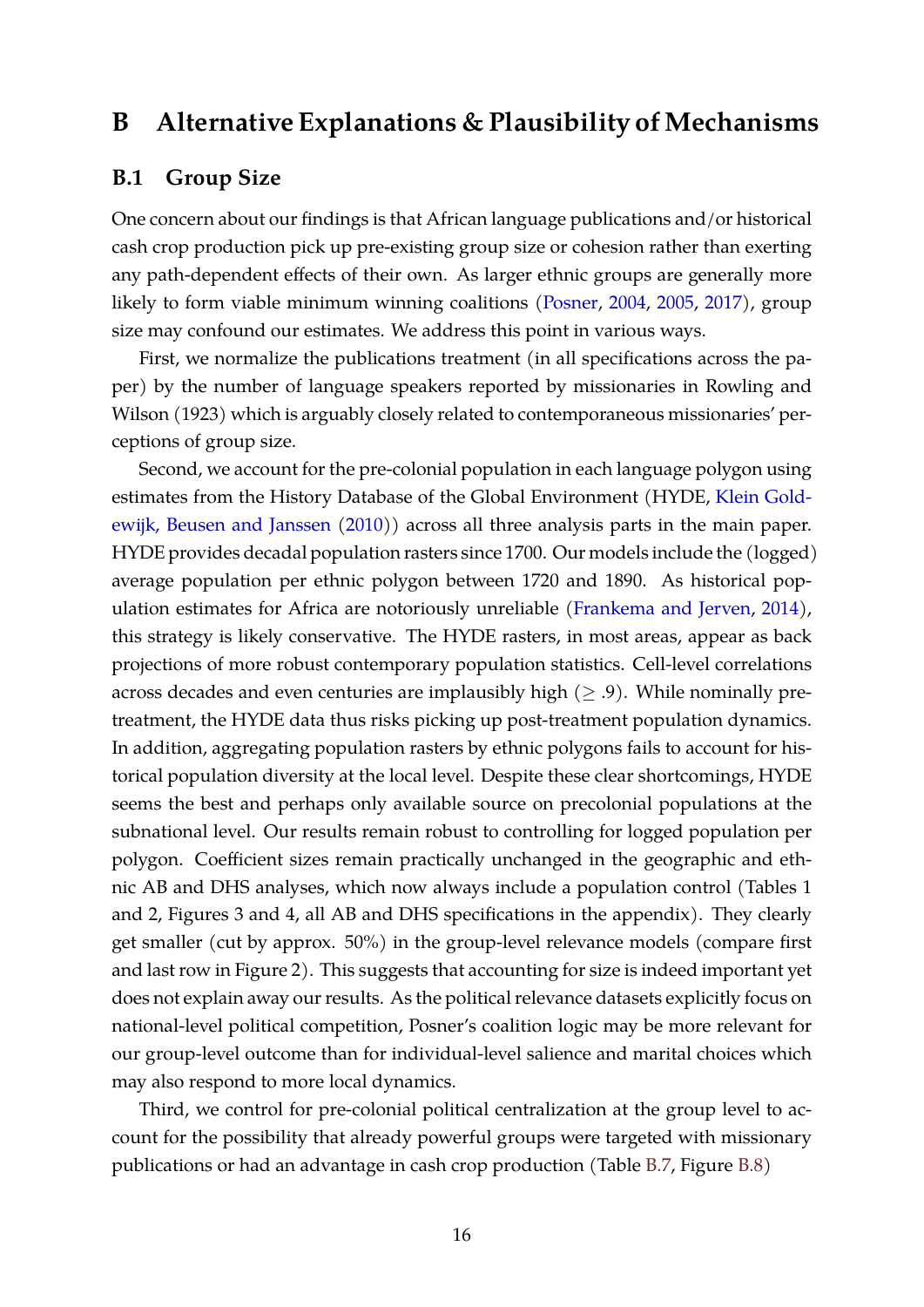Fourth, we add logged ethnic polygon size to our ethnic leaver models to account for potentially disprortionate measurement error in ethnic leaver status and our geographically matched cash crop treatment among respondents from comparatively small groups. Figure [B.9](#page-18-0) shows that in our Afrobarometer sample, below-median sized groups have indeed higher shares of ethnic leavers than larger groups. Figures [B.10](#page-19-0) and [B.11](#page-19-1) show that our findings in the ethnic leaver specifications remain unaffected when accounting for ethnically matched polygon size.

|                             | Geographic-level       |                        |                        | Ethnic-level        |
|-----------------------------|------------------------|------------------------|------------------------|---------------------|
|                             | (1)                    | $\left( 2\right)$      | (3)                    | $\left( 4\right)$   |
| Cash crops USD pkm2         | $0.011**$<br>(0.005)   | $0.011**$<br>(0.005)   |                        |                     |
| Pubs pth pop (1923)         | $0.041***$<br>(0.007)  | $0.042***$<br>(0.007)  |                        |                     |
| Murdock Centralisation      | $-0.017***$<br>(0.006) | $-0.027***$<br>(0.008) |                        |                     |
| Cash crops USD pkm2         |                        |                        | $-0.019***$<br>(0.008) | $-0.009$<br>(0.012) |
| Pubs pth pop (1923)         |                        |                        | $0.012**$<br>(0.005)   | $0.012*$<br>(0.007) |
| Murdock Centralisation      |                        |                        | $-0.001$<br>(0.007)    | $-0.002$<br>(0.010) |
| Individual controls         | Yes                    | Yes                    | Yes                    | Yes                 |
| Historical and Geo controls | No                     | No                     | No                     | No                  |
| <b>Fixed Effect</b>         | Country-Round          | Country-Round          | Country-Round          | Country-Round       |
| Ethnic Stayer/Leaver        | Both                   | Both                   | Both                   | Both                |
| Sample                      | All                    | In Biblio              | All                    | In Biblio           |
| Mean dep. var.              | 0.131                  | 0.13                   | <b>NA</b>              | NA                  |
| Observations                | 105,639                | 83,842                 | 104,830                | 89,058              |
| $\mathbb{R}^2$              | 0.039                  | 0.043                  | 0.197                  | 0.206               |

<span id="page-16-0"></span>Table B.7: Afrobarometer-Controlling for Pre-Colonial State Centralization

**Notes:**  $p < 0.1$  :\*,  $p < 0.05$  :\*\*,  $p < 0.01$  :\*\*\*. The table reports OLS estimates. The dependent variable is a binary variable equal to one if respondent declares a stronger ethnic than national identity. The treatments, including Murdock centralisation, are defined at the location level (Columns (1) and (2)), and at the ethnic level (Columns (3) and (4)). Standard errors are reported in parentheses and clustered at the location level.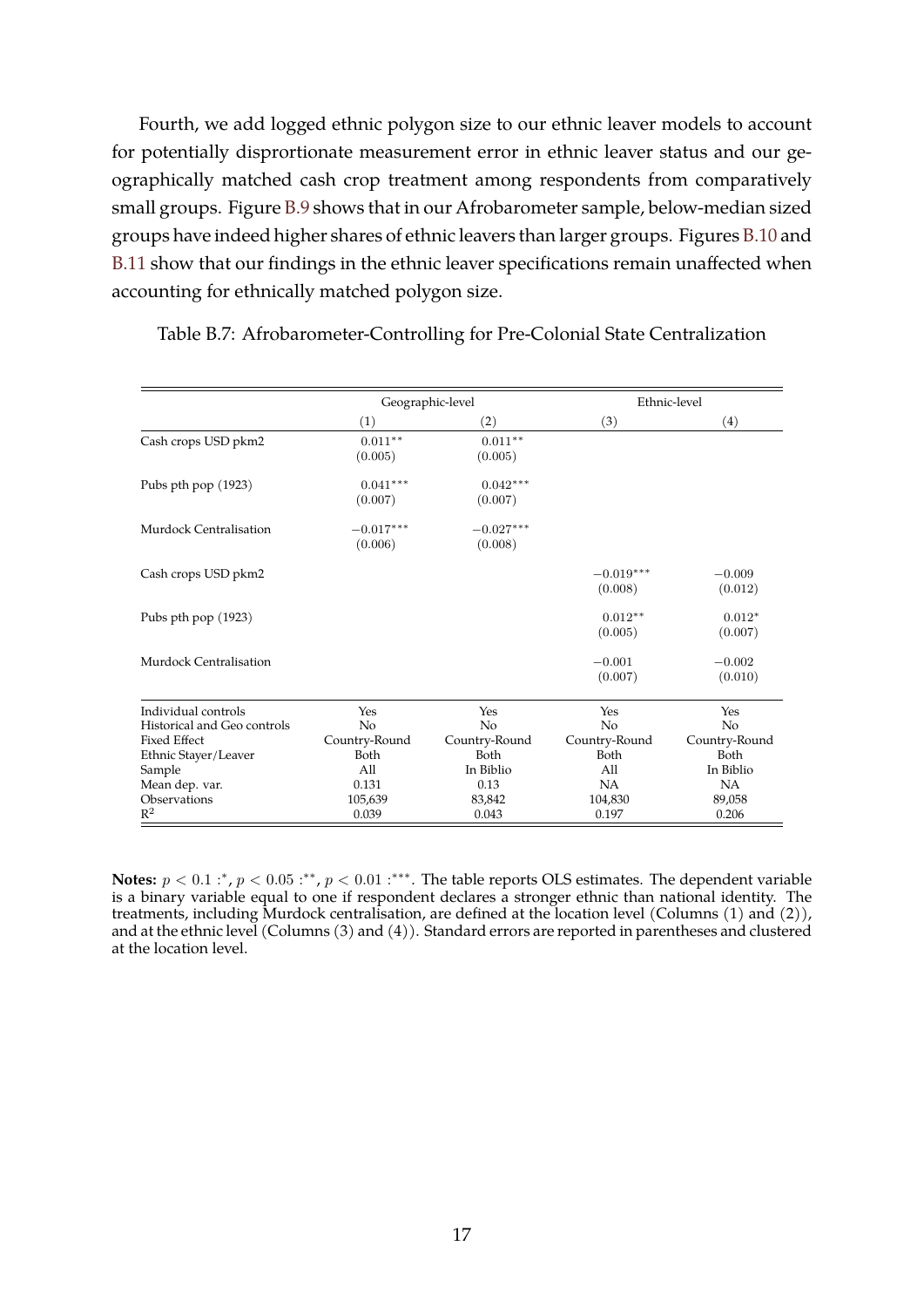

### <span id="page-17-0"></span>Figure B.8: DHS-Controlling for Pre-Colonial State Centralization

**Notes:** The figure replicates the geographic persistence analyses of inter-ethnic marriages from the main text. We add a precolonial statehood dummy based on [Murdock](#page-29-8) [\(1967\)](#page-29-8).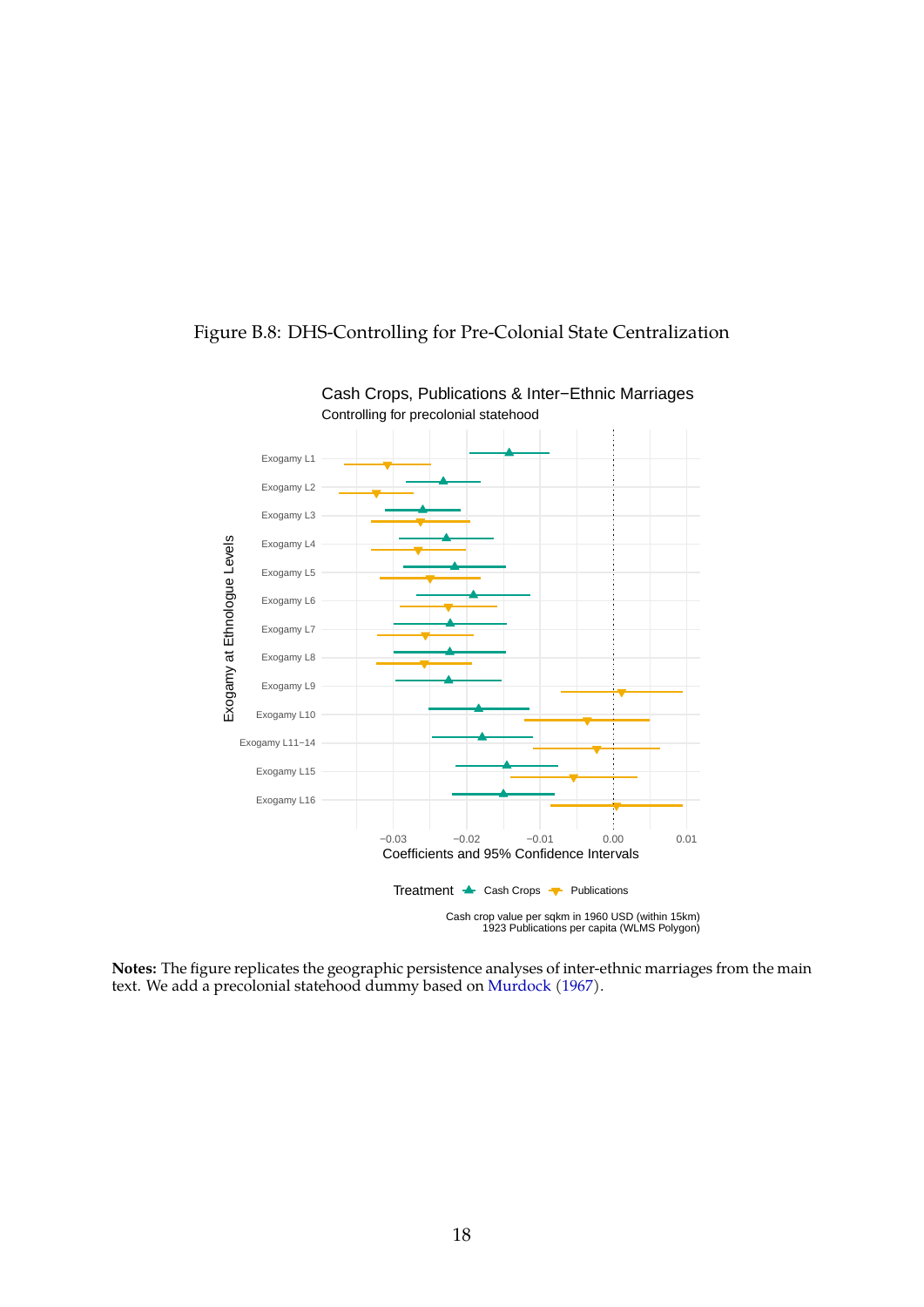

<span id="page-18-0"></span>

**Notes:** The figure shows average group size and ethnic polygon size among ethnic leavers and ethnic stayers in the Afrobarometer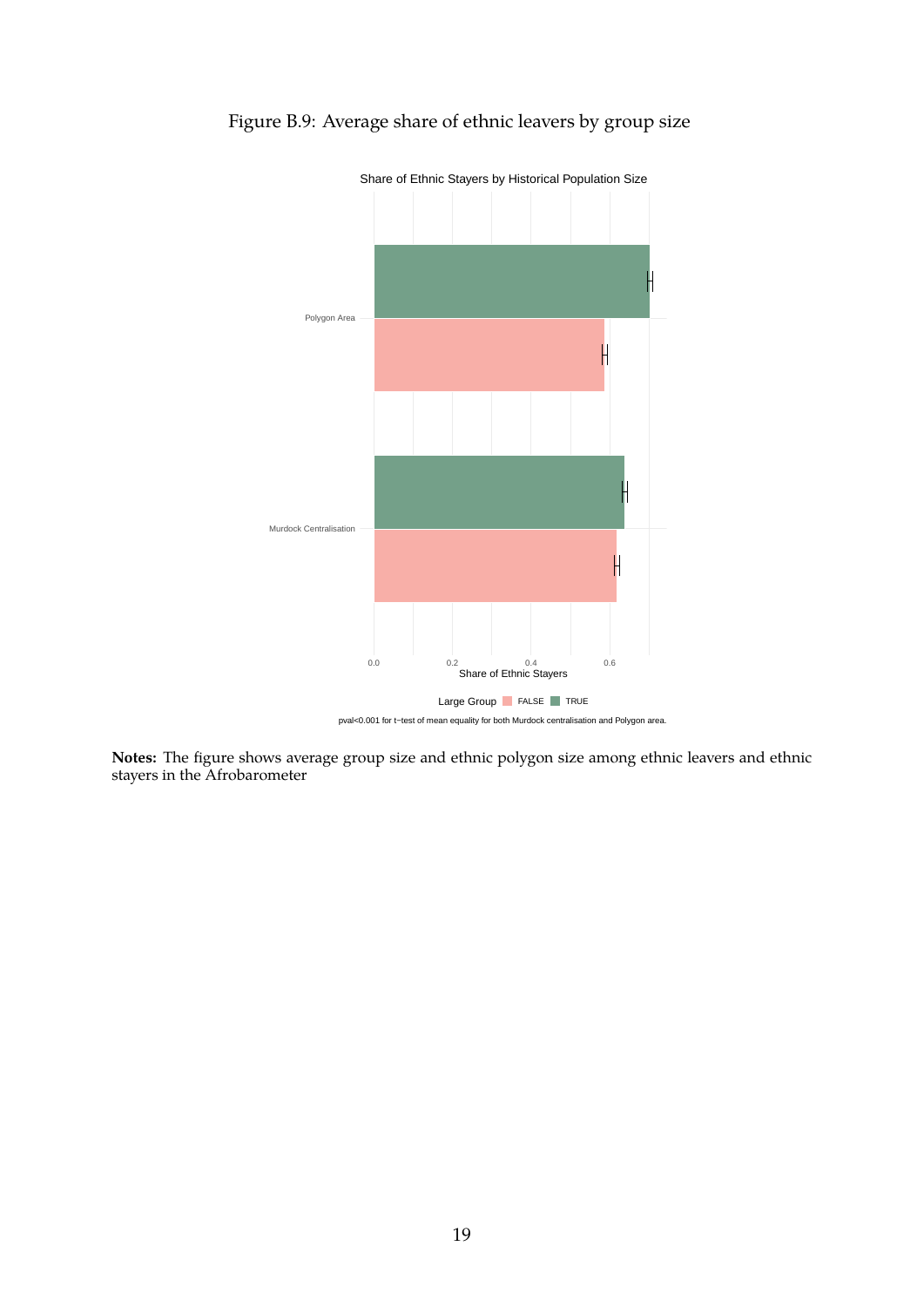

### <span id="page-19-0"></span>Figure B.10: Ethnic leavers results, controlling for polygon size

**Notes:** The figure shows the effect of cash crop and publication treatment in the ethnic-level specification with Afrobarometer, when including polygon area in square km as a covariate. This corresponds to column (5) in Table 2 in the main paper.

### Figure B.11: Group Size Controls in Leaver Models

<span id="page-19-1"></span>

**Notes:** The left-hand panel replicates the male leavers only models from the main paper. The right-hand panel adds the logged polygon area of husbands' self-reported ethnic group as as control. Doing so, if anything, increases the size of the crop coefficients.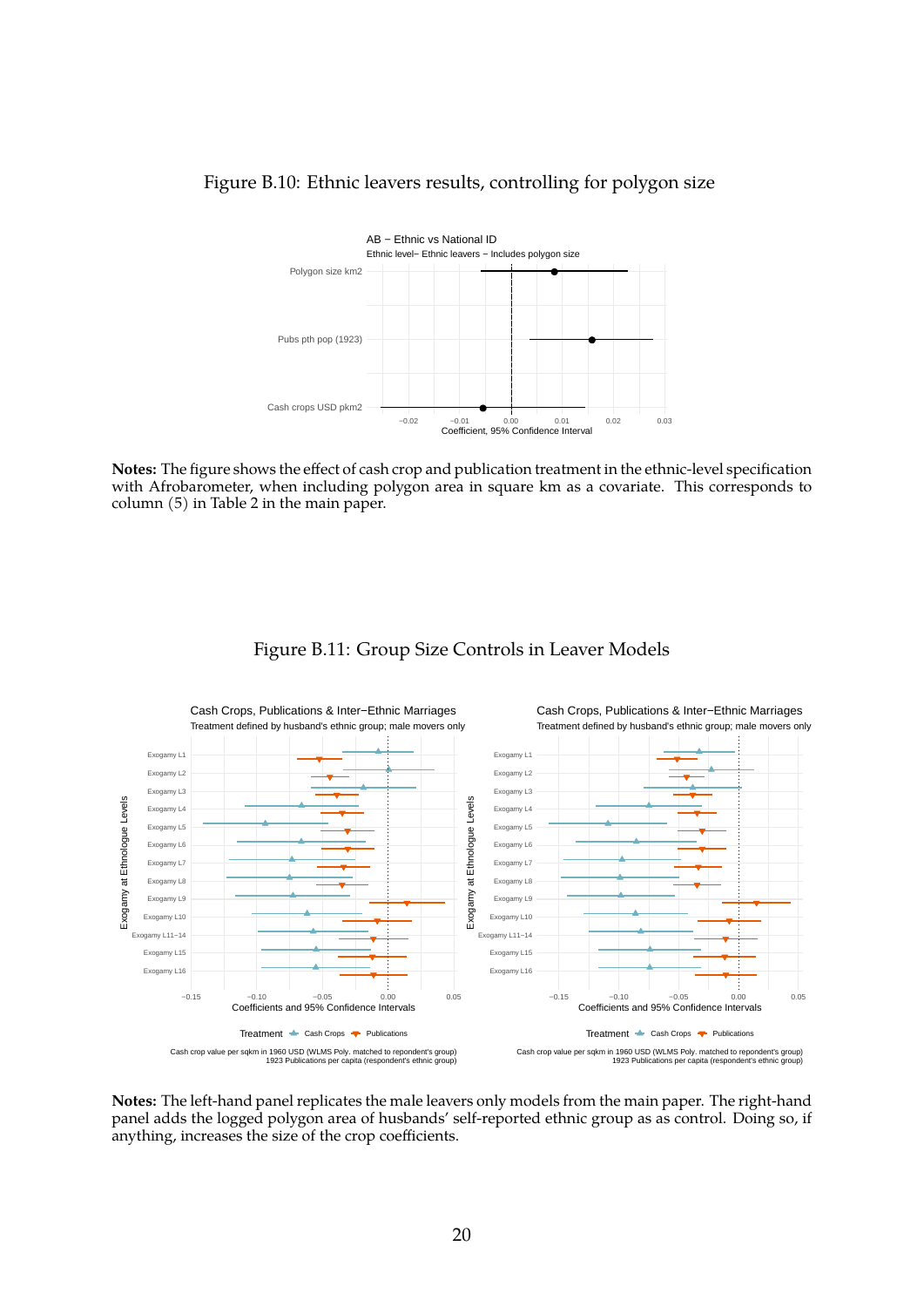### <span id="page-20-0"></span>**B.2 Mediation Models**

This section investigates potential mediating variables through which our historical treatments may affect contemporary ethnicity outcomes. We follow [Acharya, Black](#page-29-9)[well and Sen](#page-29-9) [\(2016\)](#page-29-9) and estimate average controlled direct effects (ACDE), i.e. the remaining effect after accounting for specific mediators.

For the effect on ethnic salience as measured in Afrobarometer, we investigate three important mechanisms: (i) contemporary economic modernization (measured with individual education, income, and urban location) which may have resulted from cash crop agriculture and/or missionary investments, (ii) the consolidation of an early educated elite at the ethnic group level, which qualitative accounts see as an important factor in African ethnic group formation and mobilization (measured as the town or ethnic group share of individuals born before 1960 who have at least completed primary school), and (iii) the development of political engagement and a public sphere (measured with newspaper readership, and different measures of political engagement) (Cagé and Rueda,  $2016$  $2016$ ).<sup>2</sup> The results are reported in Figure [B.12.](#page-21-0) For the effects on inter-ethnic marriage as measured in the DHS, we only account for (i) and (ii) since the DHS does not measure civic and political attitudes. The results are reported in Figure [B.13](#page-22-0) and [B.14.](#page-22-1)

The results suggest that modernization does not explain much of our effects, and in some cases, its effect goes in the opposite direction (lesser ethnic salience and more porous boundaries, see figures [B.12a,](#page-21-0) [B.12d,](#page-21-0) and [B.13\)](#page-22-0). Early group-level or location advantages in education explain a small share of the publications treatment for ethnic salience (up to 3%, see figures [B.12b](#page-21-0) and [B.12e\)](#page-21-0), but a much larger effect on inter-ethnic marriages (15-43%, see Figure [B.14\)](#page-22-1). Finally, political engagement and public sphere variables account for up to 17% of the publications effect on ethnic salience, when all measures are considered simultaneously (see last line of figures [B.12c](#page-21-0) and [B.12f\)](#page-21-0).

<span id="page-20-1"></span> $^2$ In terms of variable construction, "Education" is a binary variable equal to one for individuals with at least some high school education, "Newspaper" is defined as a binary variable equal to one for individuals who read newspapers at least once a week, "Pol. Discuss" is a binary variable equal to one for individuals who report discussing public affairs with friends or family at least occasionally . "Pol. Interest" is a binary variable equal to one if people declare at least some interest in politics. "Community Meet" is a binary variable equal to one if people declare attending community meetings at least a few times a year. "Income" is a binary variable equal to one if individuals report below median levels of access to cash income.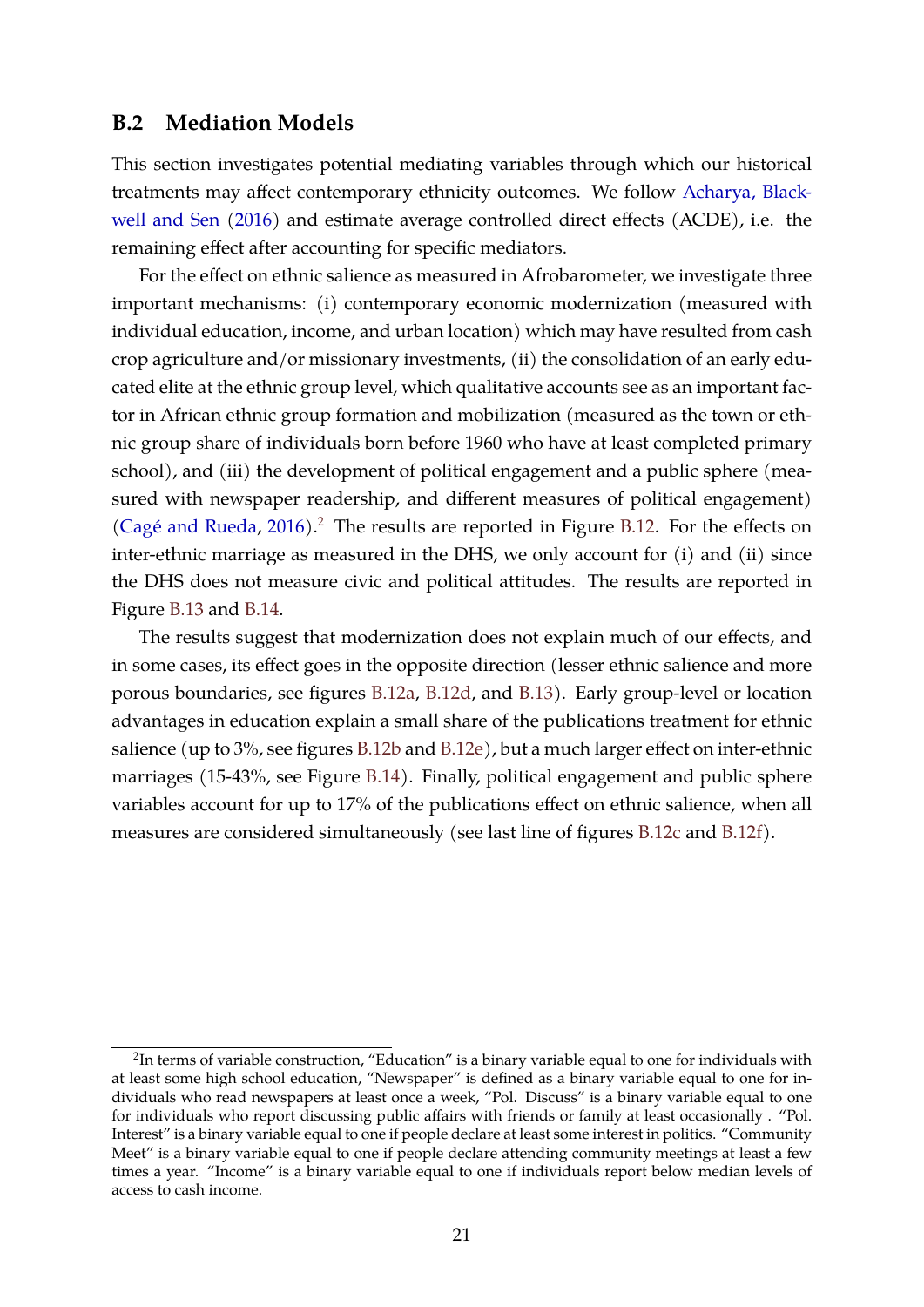<span id="page-21-0"></span>

#### Figure B.12: AB Causal Mechanisms

**Notes:** The figures show the ACDE estimated via sequential *g* estimation [\(Acharya, Blackwell and Sen,](#page-29-9) [2016\)](#page-29-9). Standard errors are estimated through non-parametric bootstrapping with 150 iterations, clustered at the location level. The outcome is a binary variable equal to one if respondent declares a stronger ethnic than national identity. Each line reports either the total effect (un-mediated) of the treatments of interest, or the ACDE when the stated mediating factor is taken into account. The prefix "Av." flags mediators averaged at the town- and ethnic- levels, for geographic- and ethnic- level specifications respectively. "Combined" refers to the ACDE when all mediators stated above in the figure are considered simultaneously. The construction of the mediating variables is described in section [B.2.](#page-20-0)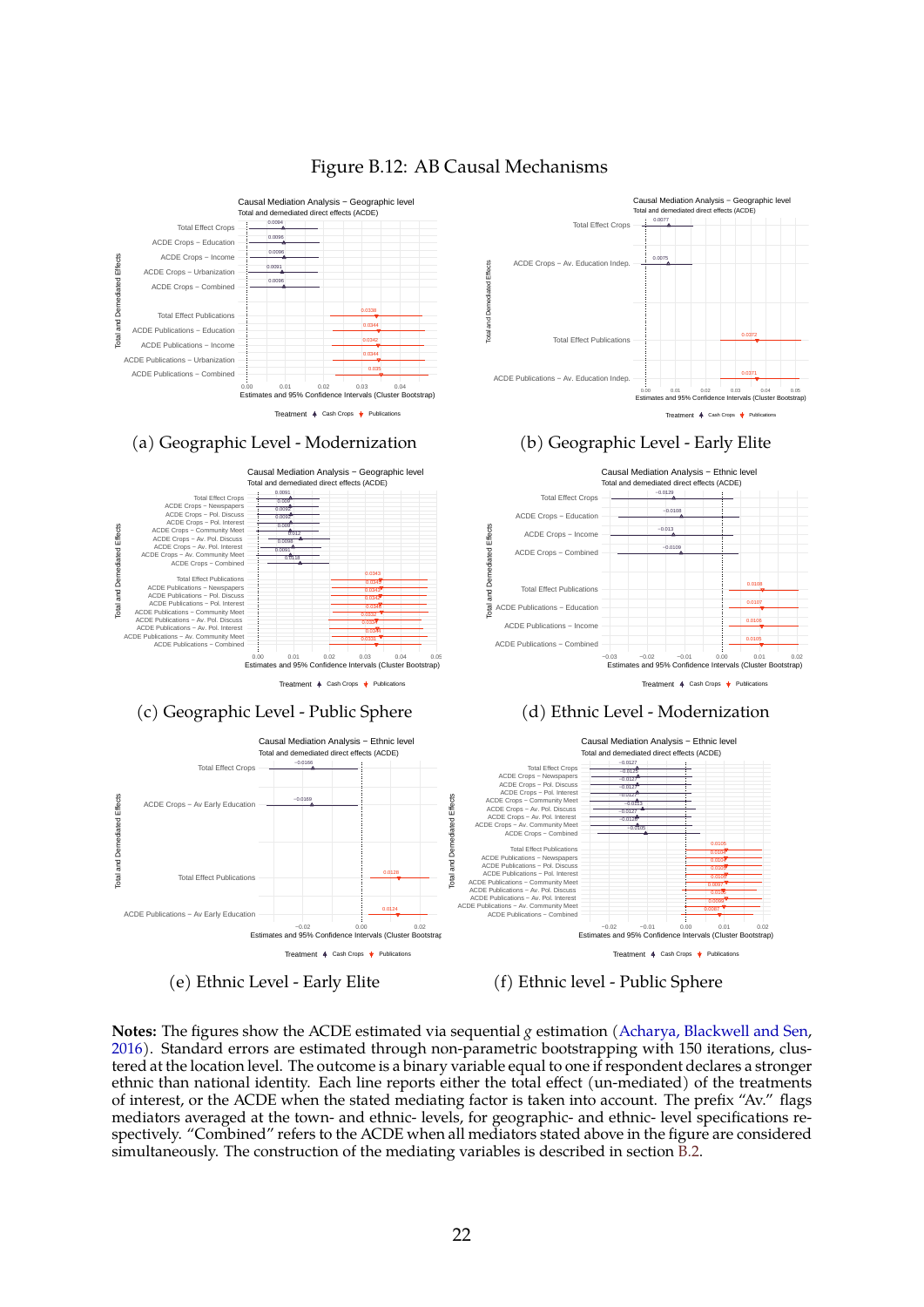<span id="page-22-0"></span>

### Figure B.13: DHS Causal Mechanisms: Modernization

<span id="page-22-1"></span>**Notes:** The figures show the ACDEs and total effects. Standard errors are estimated through nonparametric bootstrapping with 150 iterations, clustered at the location level. The ACDEs account for modernization factors, simultaneously including education, wealth, and urban location in the model.





**Notes:** The figures show the ACDEs and total effects. Standard errors are estimated through nonparametric bootstrapping with 150 iterations, clustered at the location level. The ACDEs account for average education at the time of independence, proxied by the ethnic polygon's (left-hand panel) or group's (right-hand panel) share of individuals born before 1960 with at least some high school education.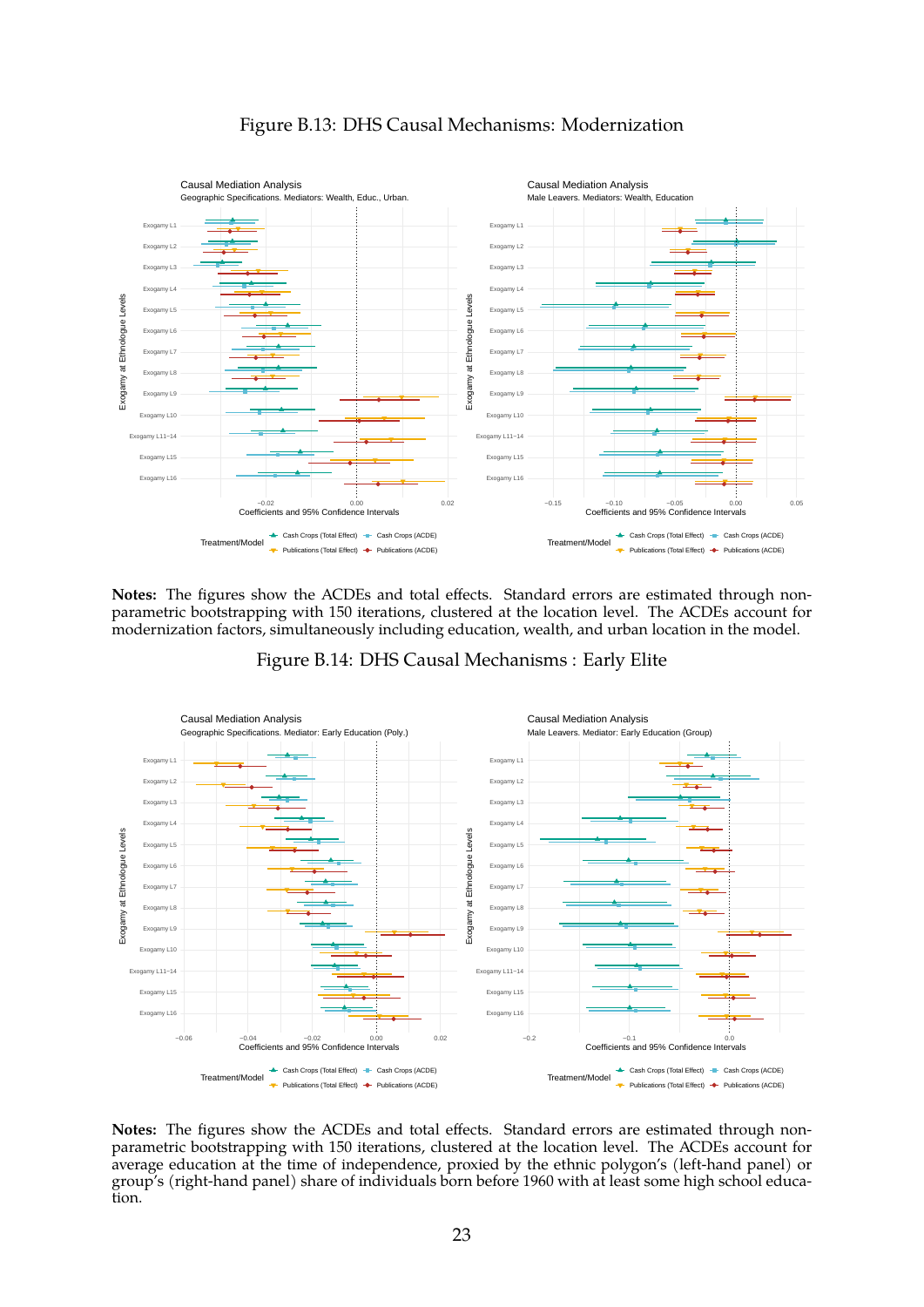### <span id="page-23-0"></span>**B.3 Treatment Interactions**

This section investigates potential interaction effects between our treatments of interest, cash crops and publications, across specifications. As our theory predicts similar effects of cash crops and publishing on group-level relevance and individual identity salience, we expect either additive or mutually reinforcing effects from the interaction models. As our theoretical predictions on ethnic boundaries diverge between cash crops and African language publications, we expect this to be reflected in interaction effects that dampen our baseline effects. The results below are broadly in line with these theoretical expectations.

Figure [B.15](#page-24-0) presents linear predictions from interactive specifications of our grouplevel relevance models. These models now include binary indicators for exposure to cash crops and publications as well as an interaction term between both treatment indicators. Results indicate that groups exposed to both historical transformations are more than 40 percentage points more likely to be coded as politically relevant in PREG or EPR. The cash crop constitutive terms remain positive, large and significant in the models that use the broader definition of political relevance (Any Link  $(Y/N)$ ) but get small and lose significance in the "Exclusive Link" models. The pattern is almost reversed for the publication constitutive terms. It is indistinguishable from zero in the "Any Link" models but remains positive (borderline insignificant) when focusing on exclusive links, albeit with smaller substantive size.

The interacted geographic specifications for Afrobarometer similarly suggest that the effects of cash crops and publications magnify each other (first six coefficients in Figure [B.16\)](#page-25-0). These coefficients are based on two different models in which we keep one treatment variable in its original continuous form and split the other into three discrete categories (Zero, Low, and High). The distinction between Low and High is based on the sample median of the subset of respondents with at least some publications/crops. The results from the ethnic Afrobarometer specifications are different. Now, the publications effect seem to be mostly driven by survey locations with some rather than none or very intensive historical cash crop production.

In the DHS marriage analyses Figure [B.17\)](#page-26-0), high levels of vernacular publishing tend to dampen the effect of cash crops (left-hand panel). In the absence of any historical cash crop production, missionary publishing is associated with less inter-marriage on levels 1-8 of the Ethnologue language tree and now significantly *more* exogamy on levels 9-16. Consistent with our theoretical expectations, the presence of cash crops counteracts this openness to linguistically related outgroups and leads to less intermarriage across the board (right-hand panel).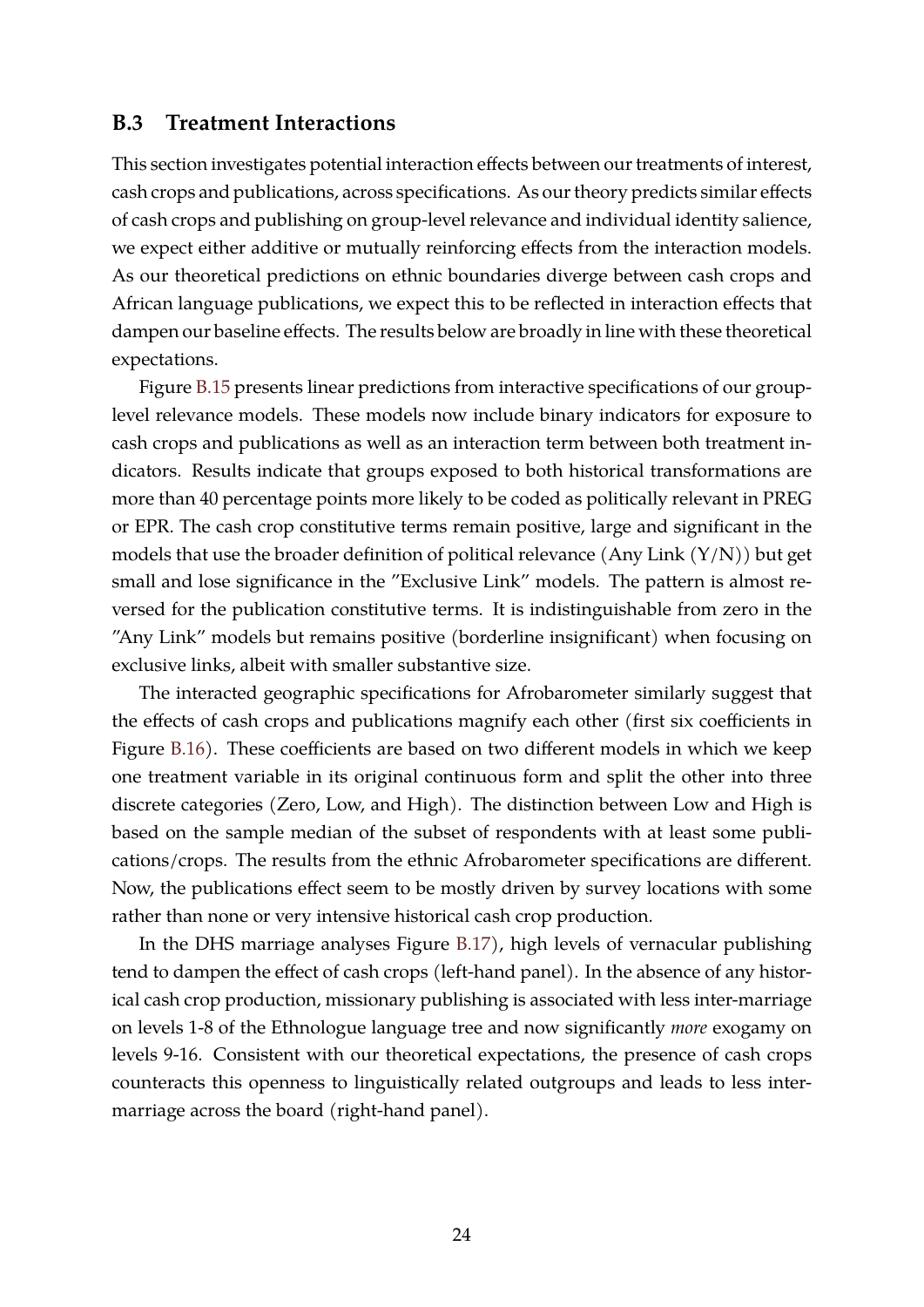#### <span id="page-24-0"></span>Figure B.15: Cash Crops, Print Technologies, and Political Relevance - Interactions



Interacting Cash Crops and Publications Cash Crops, Publications & Political Relevance

**Notes:** This figure shows the estimated effects when the two treatments of interest are interacted in the group-level specifications. The regressions are run for the four possible definitions of group-level politicization (exclusive or non-exclusive link in either EPR or PREG). The treatments are binary variables for high-levels of cash crops (resp. publications). "Both" refers to the interaction effect between these two binary treatments.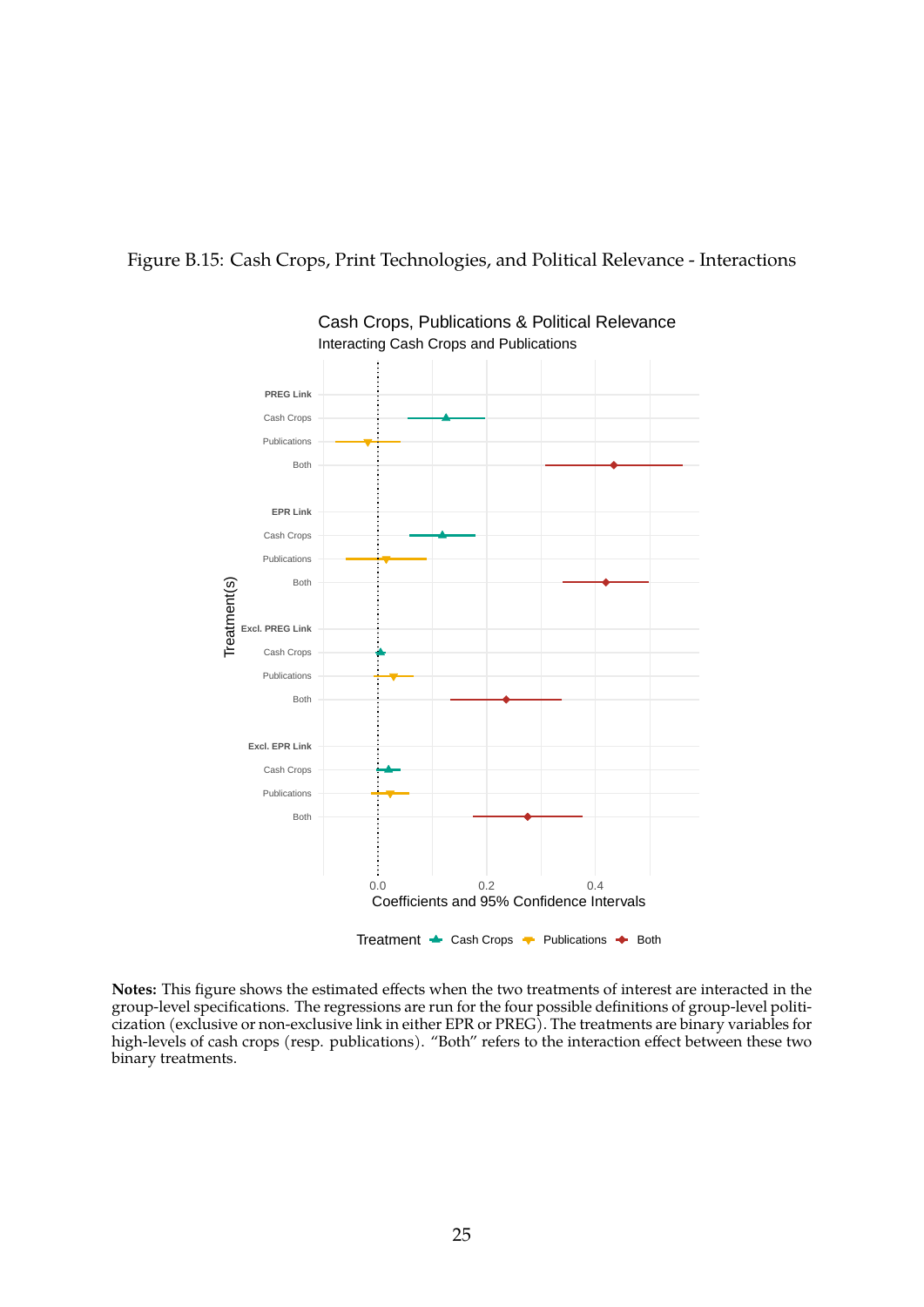#### <span id="page-25-0"></span>Figure B.16: Cash Crops, Print Technologies, and Political Relevance - Interactions



AB regressions – Ethnic vs National ID

**Notes:** This figure shows the treatment effects of four different regression specification. Each specification is labelled in the legend. Regressions are either run at the location- or at the ethnic-level. For each level, there is one specification that interacts cash crops (resp. publications) with zero, low, or high levels of publications (resp. cash crops). "High" and "low" levels of treatment are defined as above and below the median non-zero level of the respective treatment.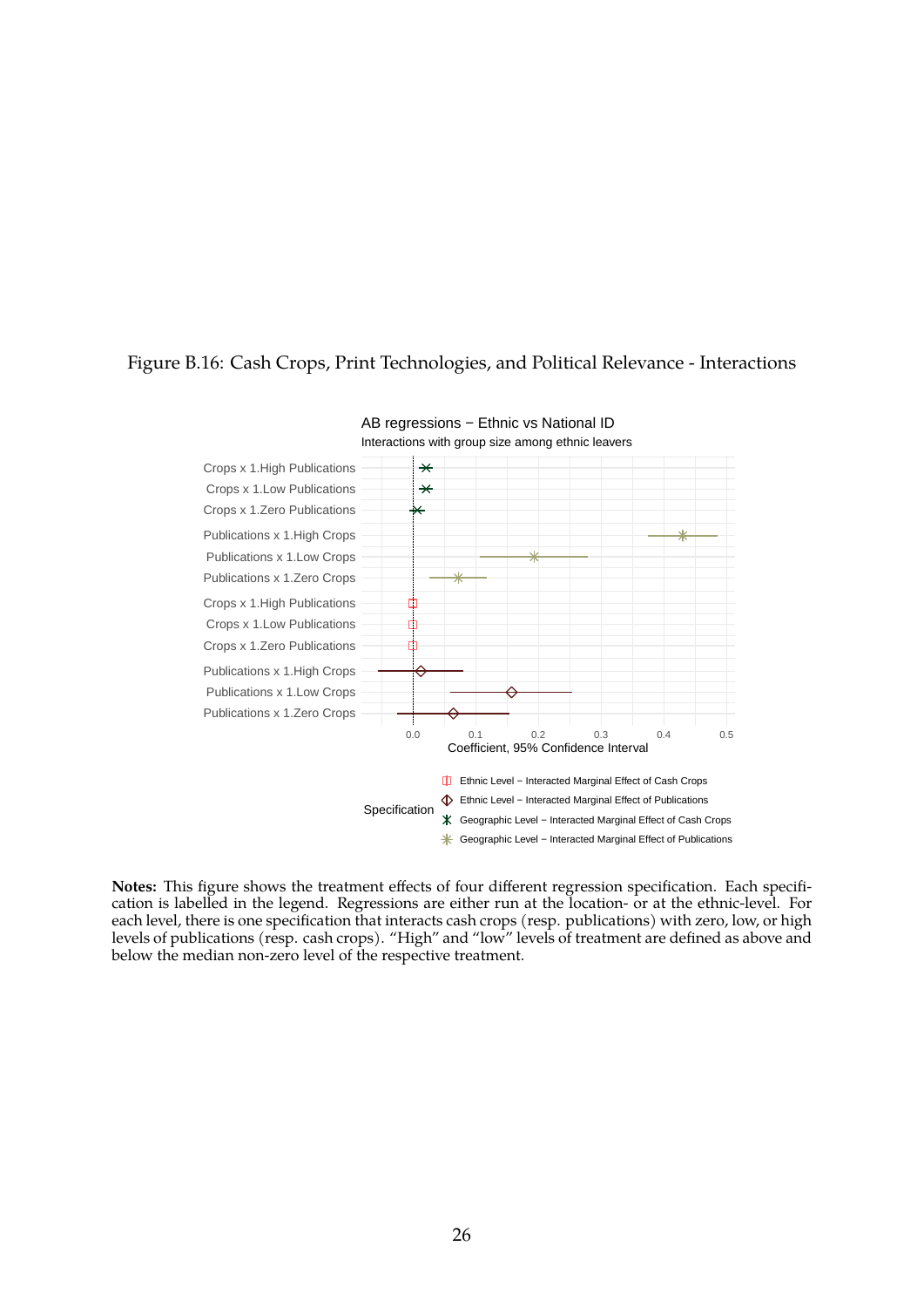<span id="page-26-0"></span>

### Figure B.17: Treatment Interactions

**Notes:** The figure replicated the geographic models of our DHS-based exogamy analyses but now interacts both historical treatment variables with each other. The left-hand panel shows results from models that interact the continuous cash crop treatment with zero, low, or high levels of publications. The righthand panel interacts the continuous publication treatment with zero, low, or high levels of publications. "High" and "low" levels are defined as above and below the median non-zero level of the respective treatment.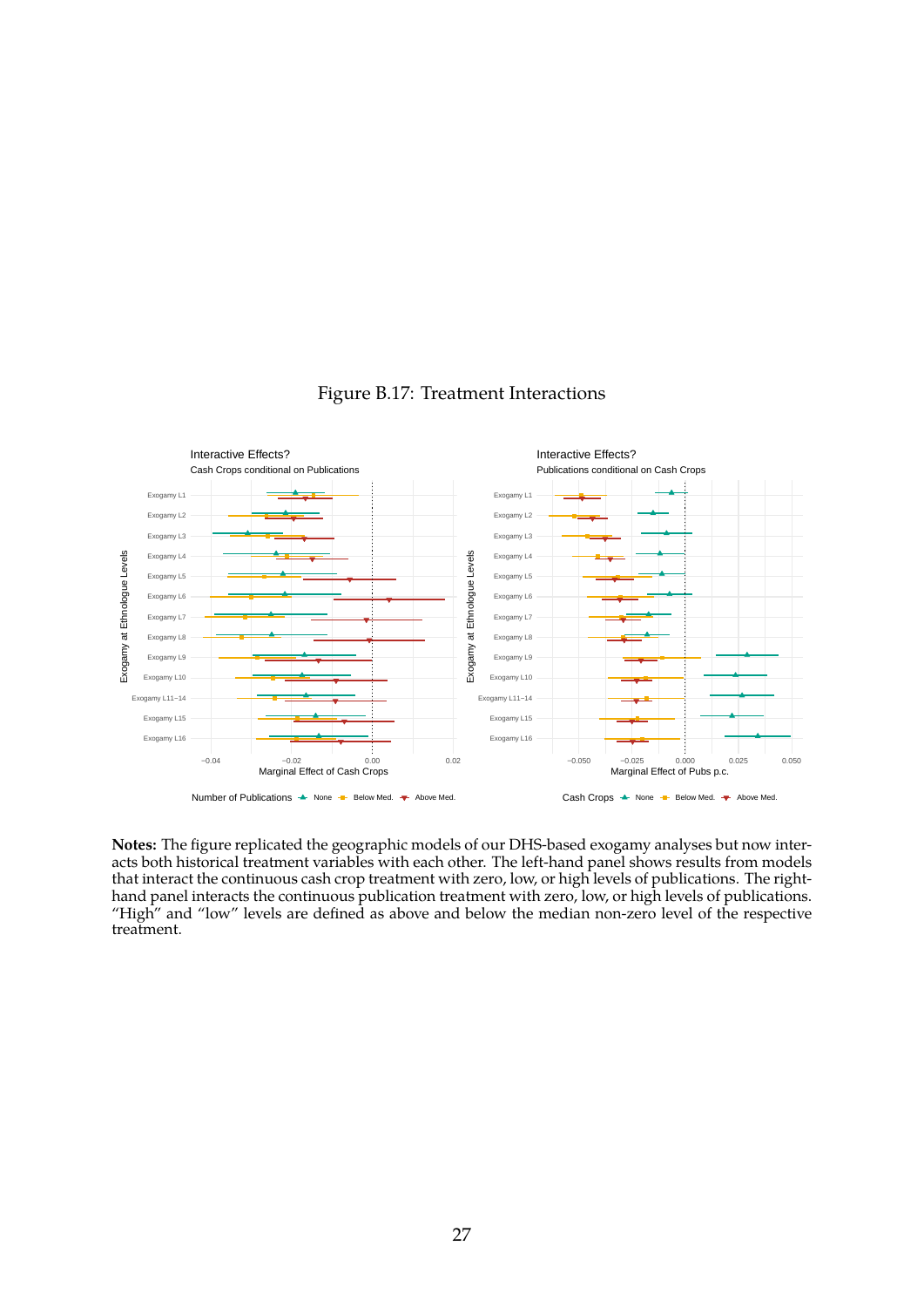### <span id="page-27-0"></span>**B.4 Heterogeneity by Colonizer**

This section investigates heterogeneous treatment effects depending on the identity of the colonizer. We separate countries depending on whether they were colonized by the UK, France, or any other colonial power. The cash crop effects on group-level political relevance (Figure [B.18\)](#page-27-1) and individual identity salience (Figure [B.19](#page-28-0) remain similar across different imperial powers. In the exogamy models, cash crops remain negatively associated with inter-group marriage in British and French colonies, but enter with positive though mostly insignificant coefficients for other colonies (Figure [B.20\)](#page-28-1). More interventionist and coercive modes of cash crop extraction and the relative frequency of plantation agriculture in Portuguese and Belgian colonies may explain these divergent findings (more on different modes of production below).

In French colonies, the publication effects on group-level relevance and inter-ethnic marriages are weaker than elsewhere (Figures [B.18](#page-27-1) and [B.20\)](#page-28-1), while the effect on Afrobarometer identity salience disappears completely (Figure [B.19\)](#page-28-0). One potential explanation is that French colonial governments put more emphasis on spreading their language than other imperial powers and gave missionaries less of a free hand in language standardization and vernacular education [\(Albaugh,](#page-29-11) [2014;](#page-29-11) [Cogneau and Moradi,](#page-29-12) [2014\)](#page-29-12).

<span id="page-27-1"></span>

Figure B.18: Group-level Politicization and Imperial Identity

**Notes:** The figure replicates the group-level specifications with the PREG and EPR-based political relevance outcomes.Our historical treatments are now interacted with binary indicators for the respective country's colonizer (Britain, France, other).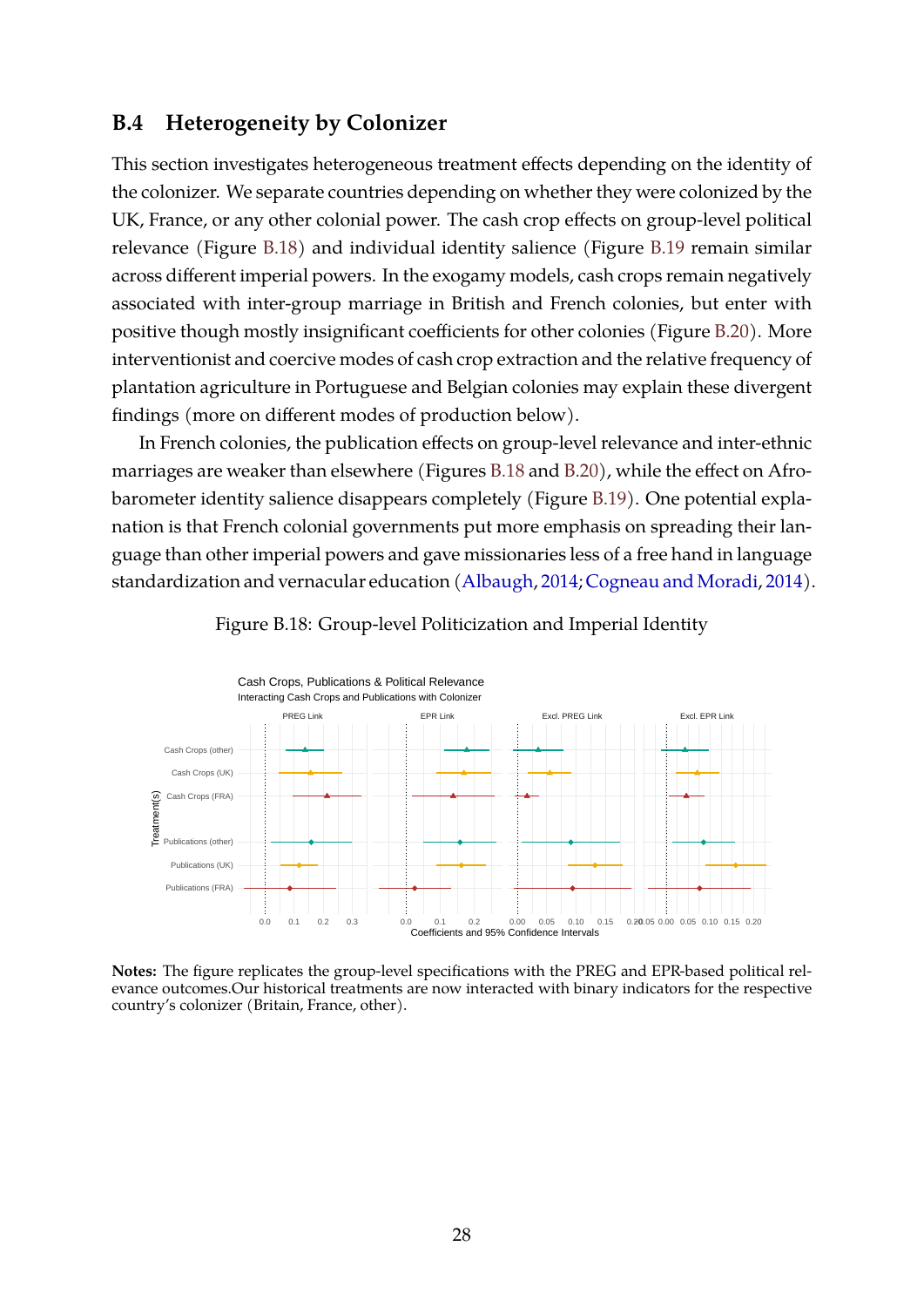<span id="page-28-0"></span>

Figure B.19: Ethnic Salience and Imperial Identity

**Notes:** The figure replicates the analyses of AB ethnic salience from the main text. Our historical treatments are now interacted with binary indicators for the respective country's colonizer (Britain, France, other). The figure reports marginal treatment effect by identity of the colonizer.

<span id="page-28-1"></span>

Figure B.20: Inter-ethnic Marriage and Imperial Identity

**Notes:** The figure replicates the geographic analyses of inter-ethnic marriages from the main text. Our historical treatments are now interacted with binary indicators for the respective country's colonizer (Britain, France, other).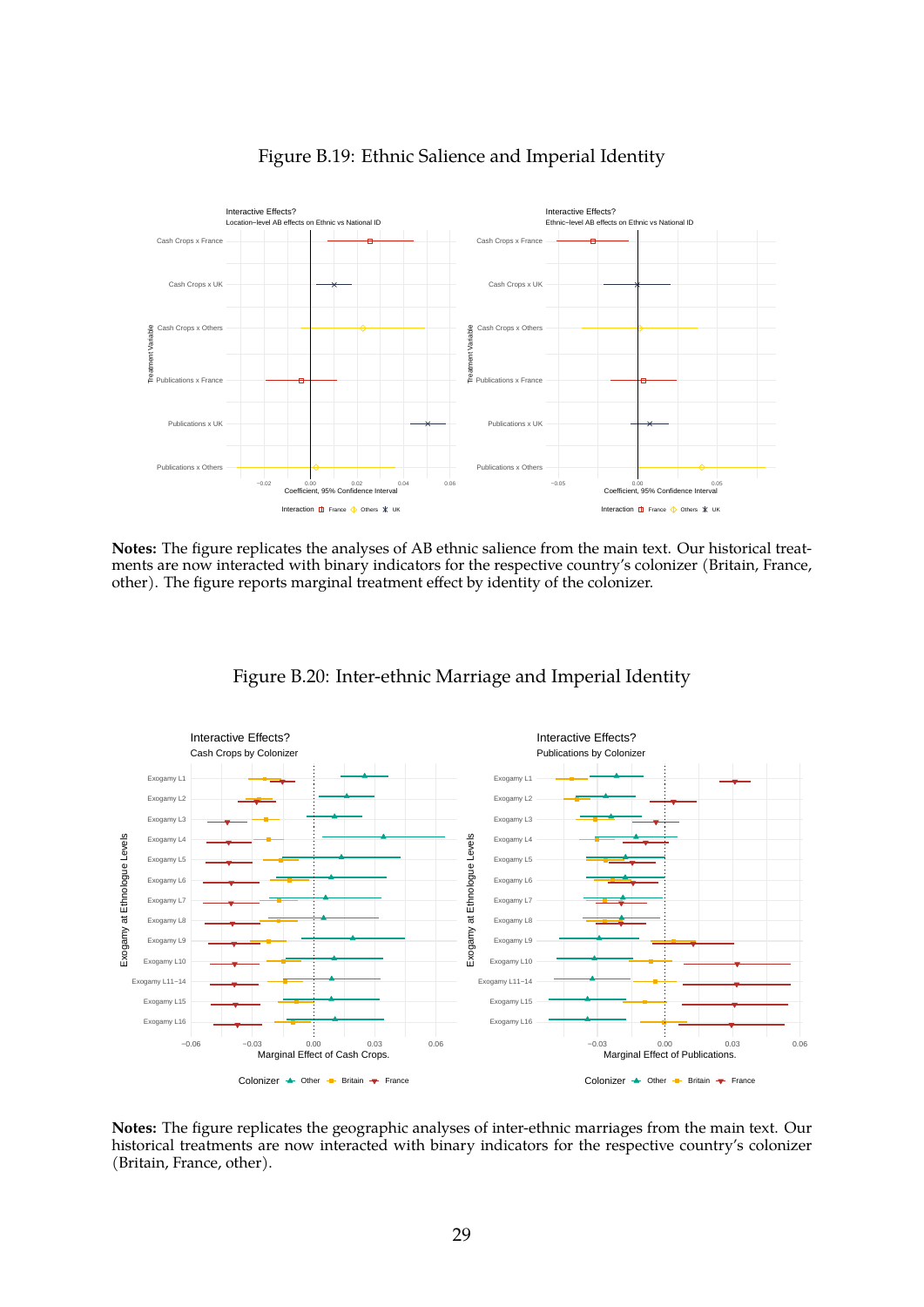### **References**

- <span id="page-29-9"></span>Acharya, Avidit, Matthew Blackwell and Maya Sen. 2016. "Explaining Causal Findings Without Bias: Detecting and Assessing Direct Effects." *American Political Science Review* 110(3):512–529.
- <span id="page-29-11"></span>Albaugh, Ericka A. 2014. *State-Building and Multilingual Education in Africa*. Cambridge University Press.
- <span id="page-29-10"></span>Cage, Julia and Valeria Rueda. 2016. "The Long-Term Effects of the Printing Press in ´ Sub-Saharan Africa." *American Economic Journal: Applied Economics* 8(3):1–31.
- <span id="page-29-12"></span>Cogneau, Denis and Alexander Moradi. 2014. "Borders that Divide: Education and Religion in Ghana and Togo Since Colonial Times." *The Journal of Economic History* 74(03):694–729.
- <span id="page-29-7"></span>Frankema, Ewout and Morten Jerven. 2014. "Writing history backwards or sideways: towards a consensus on A frican population, 1850–2010." *The Economic History Review* 67(4):907–931.
- <span id="page-29-2"></span>Kelly, Morgan. 2019. "The Standard Errors of Persistence." *UCD Working Papers Series* DP 13783(19/3).
- <span id="page-29-6"></span>Klein Goldewijk, Kees, Arthur Beusen and Peter Janssen. 2010. "Long-term dynamic modeling of global population and built-up area in a spatially explicit way: HYDE 3.1." *The Holocene* 20(4):565–573.
- <span id="page-29-1"></span>Mann, Michael and Valerie Sanders. 1994. *A Bibliography of African Language Texts*. London: Hans Zell Publishers.
- <span id="page-29-8"></span>Murdock, George Peter. 1967. *Ethnographic Atlas: A Summary*. Pittsburgh, PA: University of Pittsburgh Press.
- <span id="page-29-3"></span>Posner, Daniel N. 2004. "Measuring Ethnic Fractionalization in Africa." *American Journal of Political Science* 48(4):849–863.
- <span id="page-29-4"></span>Posner, Daniel N. 2005. *Institutions and Ethnic Politics in Africa*. New York: Cambridge University Press.
- <span id="page-29-5"></span>Posner, Daniel N. 2017. "When and Why do some Social Cleavages Become Politically Salient rather than Others?" *Ethnic and Racial Studies* 40(12):2001–2019.
- <span id="page-29-0"></span>Robinson, Amanda Lea. 2014. "National versus Ethnic Identification in Africa: Modernization, Colonial Legacy, and the Origins of Territorial Nationalism." *World Politics* 66(4):709–746.